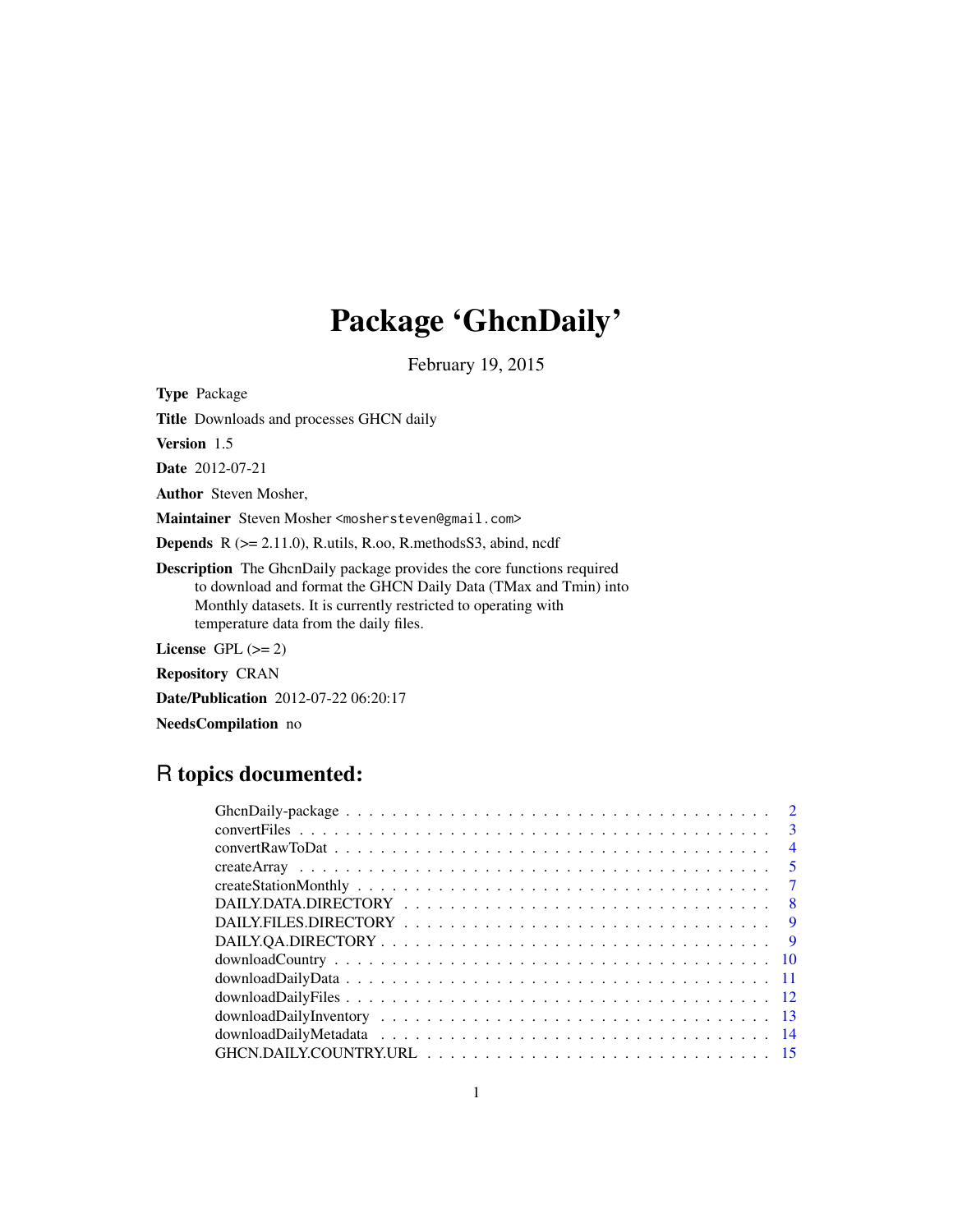<span id="page-1-0"></span>

| Index |  | 30 |
|-------|--|----|

# GhcnDaily-package *Ghcn Daily Climate Data*

#### Description

A package that downloads and processes GHCN daily data. NCDC maintains an ftp repository of climate stations that reported on a daily basis. The data consists of over 77000 stations with reporting periods giong back over 100 years. many "elements" of the climate are recorded. This package is primarly concerned with temperature measures, although some functions can be used to retrieve other "elements"

# Details

| Package:  | GhenDaily     |
|-----------|---------------|
| Type:     | Package       |
| Version:  | 1.5           |
| Date:     | 2012-07-21    |
| License:  | $GPL$ $(>=2)$ |
| LazyLoad: | yes           |
| LazyData: | yes           |
|           |               |

# 1.0 Introduction

The purpose of this package is currently limited to downloading and formating NCDC's Global Historical Climate Network daily temperature data. The source files conatin more data than those two variables and future releases will handle them. The process flow proceeds roughly according to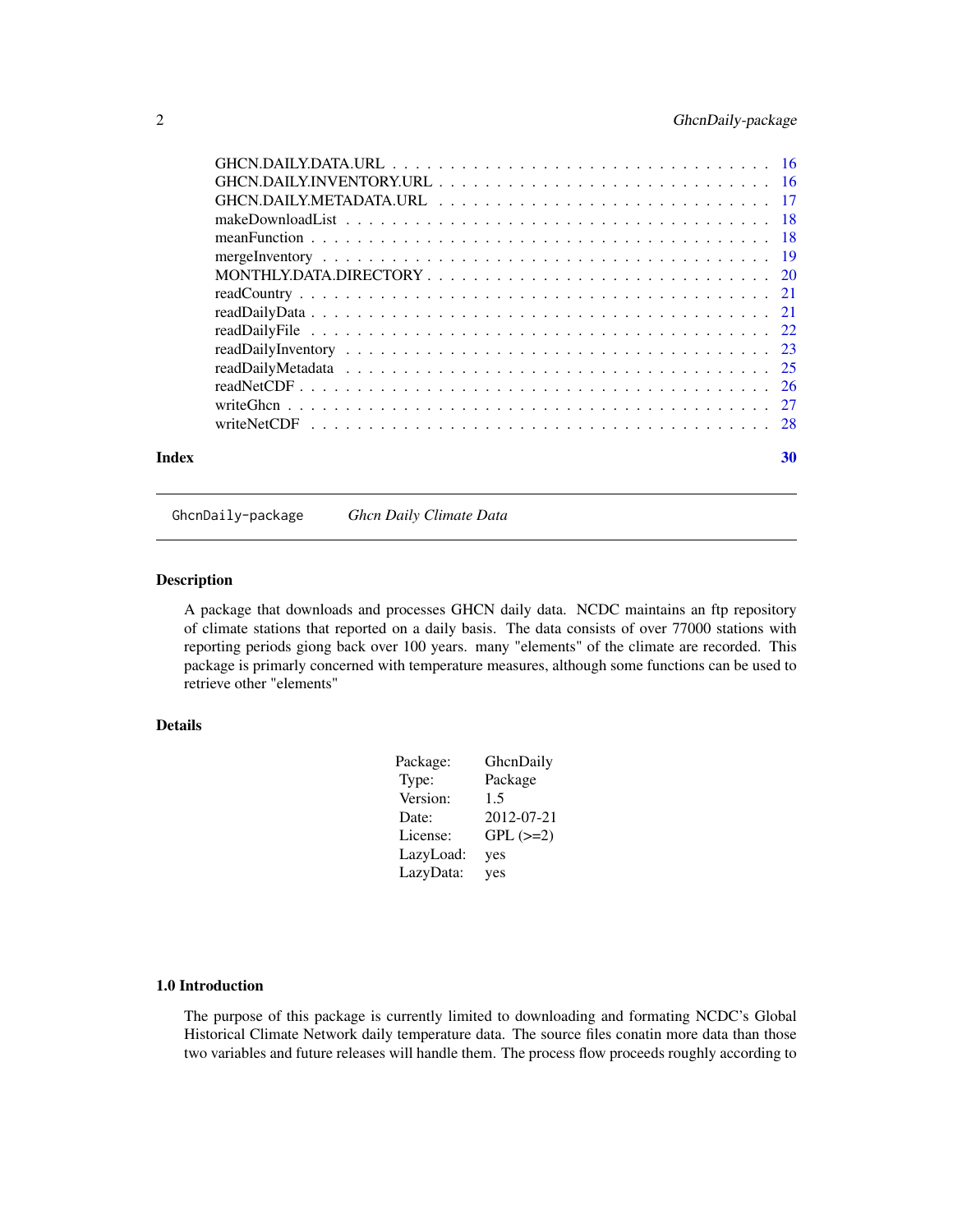#### <span id="page-2-0"></span>convertFiles 3

these steps. A station inventory is downloaded to your local machine downloadDailyInventory. This copies a 21MB file to your workspace. The file contains information about all of the station files. For example the Id, the elements it contains (TMAX and TMIN) and the first and last year of data. You should first run the demo code demo(DownloadDemo).. That will get you the base files to do the data file downloads. The Inventory can be read with the function readDailyInventory and processed to select subsets of data to download. One a list is establised you build a download list with makeDownloadList. This function merely creates a list of urls that used to fetch the station data. Data is downloaded via one of two function downloadDailyData or the more comprehensive downloadDailyFiles. The latter copies all data to disk. It can take a day on a fast connection at roughly 1000 files per hour. using downloadDailyData The data from the "dly" files is downloaded to the "DailyRaw" directory. Only TMAX and TMIN data is downloaded. The "Raw" data includes all data and the QA flags. This data in then processed by the function convertRawToDat. The QA flags are applied and you have clean data in the "DailyData" directory. The next step is to create a data array from all the individual files in the data directory. The function createArray is the workhorse function here. It takes an inventory of stations, and element (TMAX or TMIN) and reads the directory for all the files that are in the inventory. It systematically build a 3D array of data. The dimensions are 'station','month' and 'year'. That array can then be written to disk as one file containing all the station data. This is done with writeNetCDF or writeGhcn. NetCDF is the preferred format.

#### Author(s)

Steven Mosher

Maintainer: Steven Mosher <moshersteven@gmail.com>

#### References

<ftp://ftp.ncdc.noaa.gov/pub/data/ghcn/daily/readme.txt>

#### Examples

```
## Not run:
 # get all the data
 demo(getAlldata)
```
## End(Not run)

convertFiles *Convert an entire directory of data*

#### Description

Ghcn daily files contain data beyong maximum and minimum temperatures ( over 30 elements). The GhcnDaily package supports the download of these complete files. Converting these files to temperature only files can be accomplished by calling the function convertFiles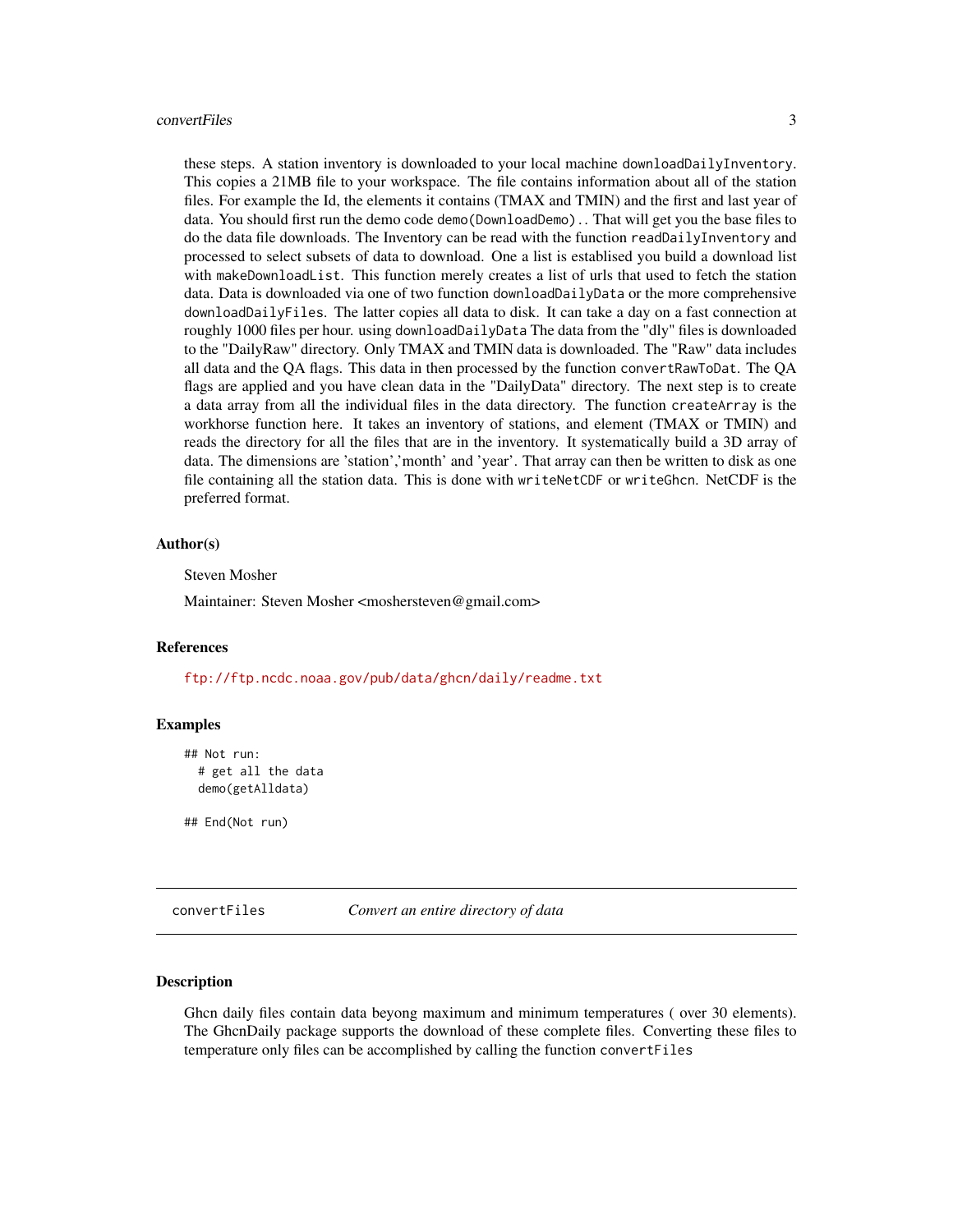#### <span id="page-3-0"></span>Usage

convertFiles(sourceDir = DAILY.FILES.DIRECTORY, destDir = DAILY.DATA.DIRECTORY)

#### Arguments

| sourceDir | The source directory where the .dly files are kept. By default this is "DailyFiles"<br>which is the default value of DAILY. FILES. DIRECTORY       |
|-----------|----------------------------------------------------------------------------------------------------------------------------------------------------|
| destDir   | The destination directory where the . raw files are written. By default this is<br>"DailyRaw" which is the default value of DAILY. DATA. DIRECTORY |

# Details

The .dly files are read and if the file contains a TMAX or TMIN element then that data is read out and written to a the .raw file in the destination directory. Filenames remain the same. That is the station Id is the filename

#### Value

Side effect is converting all the files in the source directory to data files in the destination directory

#### Author(s)

Steven Mosher

# References

<ftp://ftp.ncdc.noaa.gov/pub/data/ghcn/daily/readme.txt> See the readme for documentation on the .dly files

# Examples

## Not run:

# write sample code

## End(Not run)

convertRawToDat *Converts raw files with QA flags to dat files*

# Description

Dly files contain QA flags. When these files are converted to \*.raw files the QA flags are retained. In order to further process the data this function will apply the QA flags and remove any temperatures that Fail QA. \*.dat files are output by this function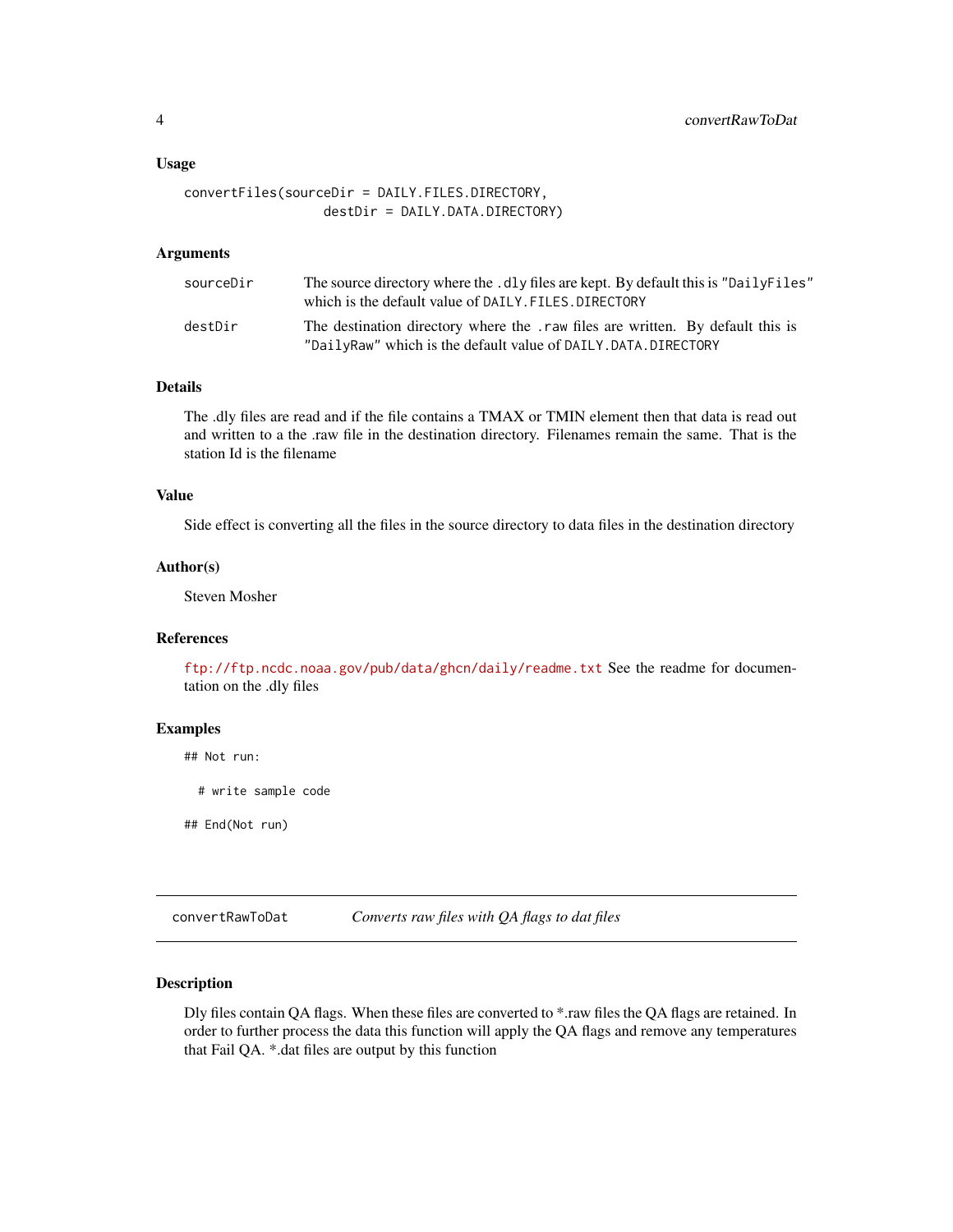# <span id="page-4-0"></span>createArray 5

#### Usage

```
convertRawToDat(QaFlags = c("D","G","I","K","L","M","N","O","R","S","T","W","X"),
    sourceDir = DAILY.DATA.DIRECTORY, destDir = DAILY.QA.DIRECTORY)
```
#### **Arguments**

| OaFlags   | This is a list of all the QA flags that will be applied. When a QA flag is applied<br>to the daily data that data is set to NA. For a list of flags see the ftp readme. |
|-----------|-------------------------------------------------------------------------------------------------------------------------------------------------------------------------|
| sourceDir | The source directory of the *.raw files                                                                                                                                 |
| destDir   | The source directory of the *dat files                                                                                                                                  |

# Details

Files are downloaded to the dailyData directory. Running this function applies the QA flags and removes bad values. the final format is \*.dat

# Value

side effect is to write a directory of data

#### Author(s)

Steven Mosher

#### References

see ftp readme

#### Examples

## Not run: # sample code

## End(Not run)

createArray *Create a 3D array of temperature data*

#### Description

Station data is comprised of a station Id and a series of temperatures in 1/10ths of a degree C. Other packages such as RghcnV3 make use of a 3D array to analyze this data. The data is stored in an array with dimensions -station, month, year. This function creates an entire collection of stations given the input parameters and returns an array. That array can then be written to disk writeNetCdf or processed further.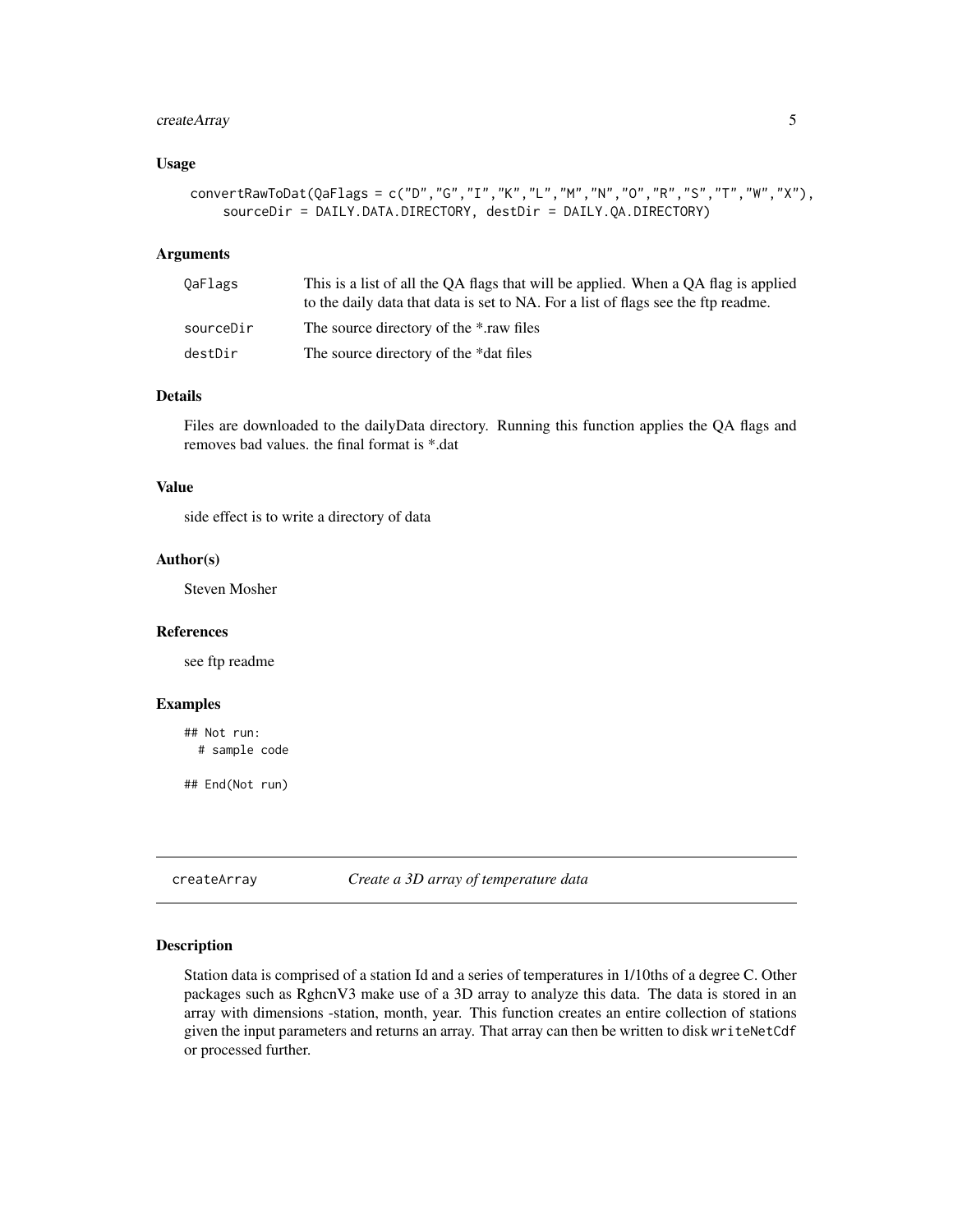#### <span id="page-5-0"></span>Usage

```
createArray(Inventory, element = "TMAX",
                indir = DAILY.QA.DIRECTORY, na.rm = meanFunction, ...)
```
# Arguments

| Inventory  | An inventory of stations. This inventory is created by readDailyInventory. It<br>should have one and only one data element, either TMAX or TMIN.                                                                                                                                                                                                                                                                                                              |
|------------|---------------------------------------------------------------------------------------------------------------------------------------------------------------------------------------------------------------------------------------------------------------------------------------------------------------------------------------------------------------------------------------------------------------------------------------------------------------|
| element    | character string of "TMAX" or "TMIN".                                                                                                                                                                                                                                                                                                                                                                                                                         |
| indir      | The input directory where the daily data files are located                                                                                                                                                                                                                                                                                                                                                                                                    |
| na.rm      | The variable controls how monthly means will be calculated from daily data.<br>The default is to use the mean Function. That function allows you to specify<br>the allowabel number of days missing before an NA is returned for the monthly<br>mean. Also na.rm can be set to TRUE or FALSE and in this case the stand<br>mean function of R will be used. Also, the user can define his own function for<br>calculating means and pass it to this function. |
| $\ddots$ . | additional parameters passed through to the mean Function                                                                                                                                                                                                                                                                                                                                                                                                     |

# Details

The code reads a daily station .dat file and then processes that file to obtain monthly means. Then the monthly means are inserted into the data array at the proper location. dimension 1 is stations. Dimension 2 is months and dimension 3 is years. All years and months are filled with NA if they are missing in the source data so that the time series are continous from start to finish. Dimnames are also set for each of the dimensions and so the object is self documenting. ( version 1.1 will add this as an attribute)

# Value

Return a 3D array of temperature data. Monthly means

# Note

The 3D array structure was inherited from Nick Stokes work

#### Author(s)

Steven Mosher

# See Also

[meanFunction](#page-17-1)

# Examples

## Not run: # sample code

## End(Not run)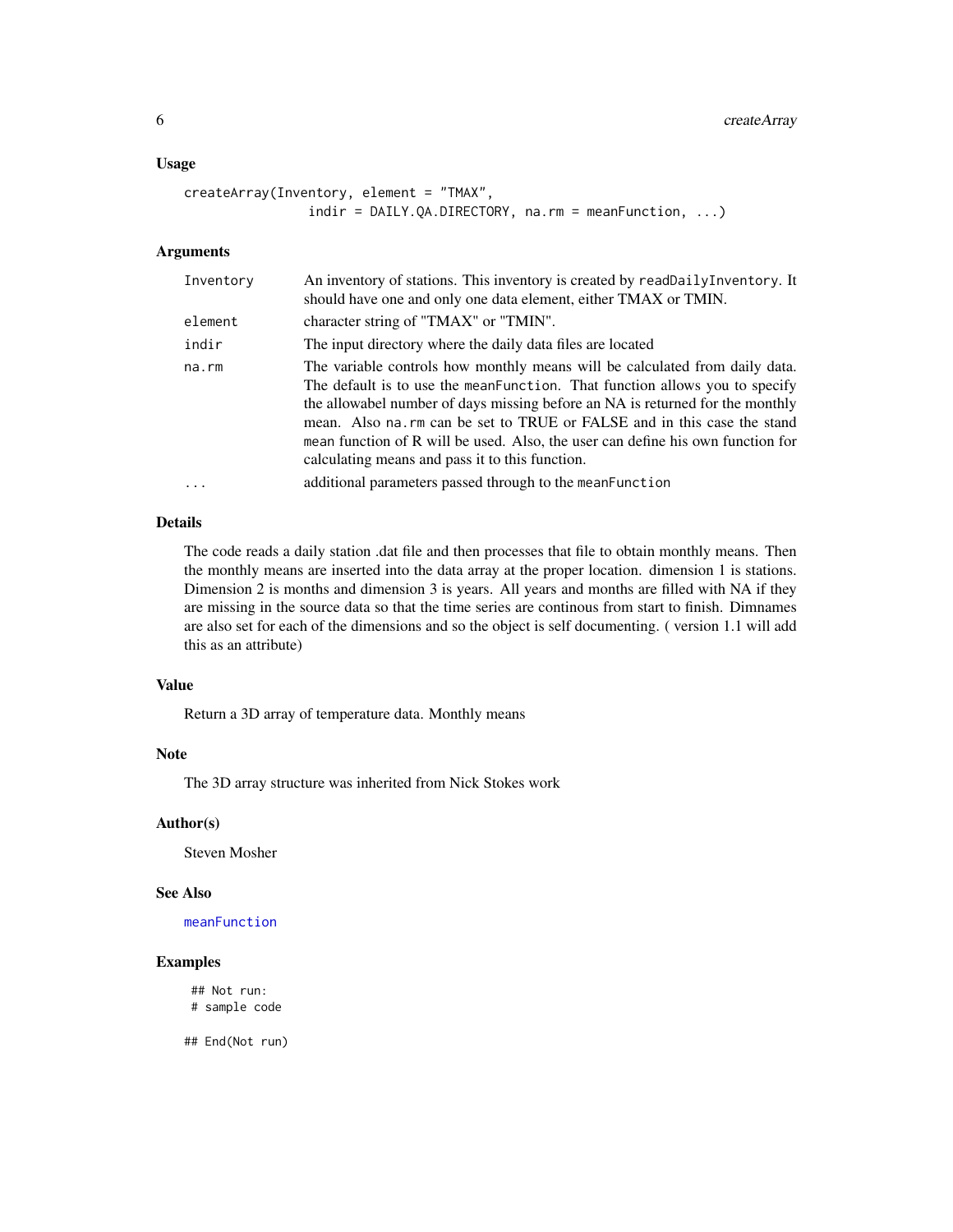<span id="page-6-1"></span><span id="page-6-0"></span>createStationMonthly *Converts a daily series of temperatures into a monthly series*

#### Description

GHCN Daily data consists of daily Tmax and daily Tmin data. This function takes daily data as an input and outputs a monthly mean. The monthly mean is provided for one measure. That is, if the function is fed Tmax, it returns Tmax monthly. Calculating the mean for a month is ultimately controlled by the function meanFunction which can also be user defined.

#### Usage

```
createStationMonthly(data, na.rm = meanFunction, ...)
```
#### Arguments

| data        | A matrix of temperatures created by readDailyData The matrix has station Id<br>as rownames, Year in the first column month in the second, followed by data for<br>31 days (NAs for missing)                                                                                               |
|-------------|-------------------------------------------------------------------------------------------------------------------------------------------------------------------------------------------------------------------------------------------------------------------------------------------|
| $na$ . $rm$ | This parameter controls the way a mean is calculated. set to FALSE and Rs<br>standard mean function will be used. Any month with NA data will get an NA<br>result. Set to TRUE and Rs standard mean function will be used. In most cases<br>it should be set to the function meanFunction |
|             | The dots are provided to pass paramaters to mean Function or any user defined<br>function.                                                                                                                                                                                                |

#### Details

Data is read in from readDailyData and passed to this function. Calculating a "mean" monthly temperature can be user defined by setting na. rm to the user function or to the function meanFunction. Essentially, the issue is how one computes a mean in the presence of NA. R's basic function mean provides two options. Ignore NAs or return NA if there is one single NA in the vector being averaged. The by using the na.rm variable the user can control how NAs are treated. You can define a function that will return a mean if 3 days are missing, 13 days, 2 consecutive days, etc.

#### Value

The function returns a long matrix with two columns. column number 1 is the date in fractional years. Missing months and missing years in the sequences are infilled. That is, the daily source data does not have records if an entire month is missing or an entire year is missing in a sequence. Ultimately, all the records of all the stations must be merged into a "complete" record with NAs for all missing data. This function does that for an individual measurand. TMAX or TMIN for the station provided is "infilled" with NA to give it a continuous gap free record form the first year of that station to the last year.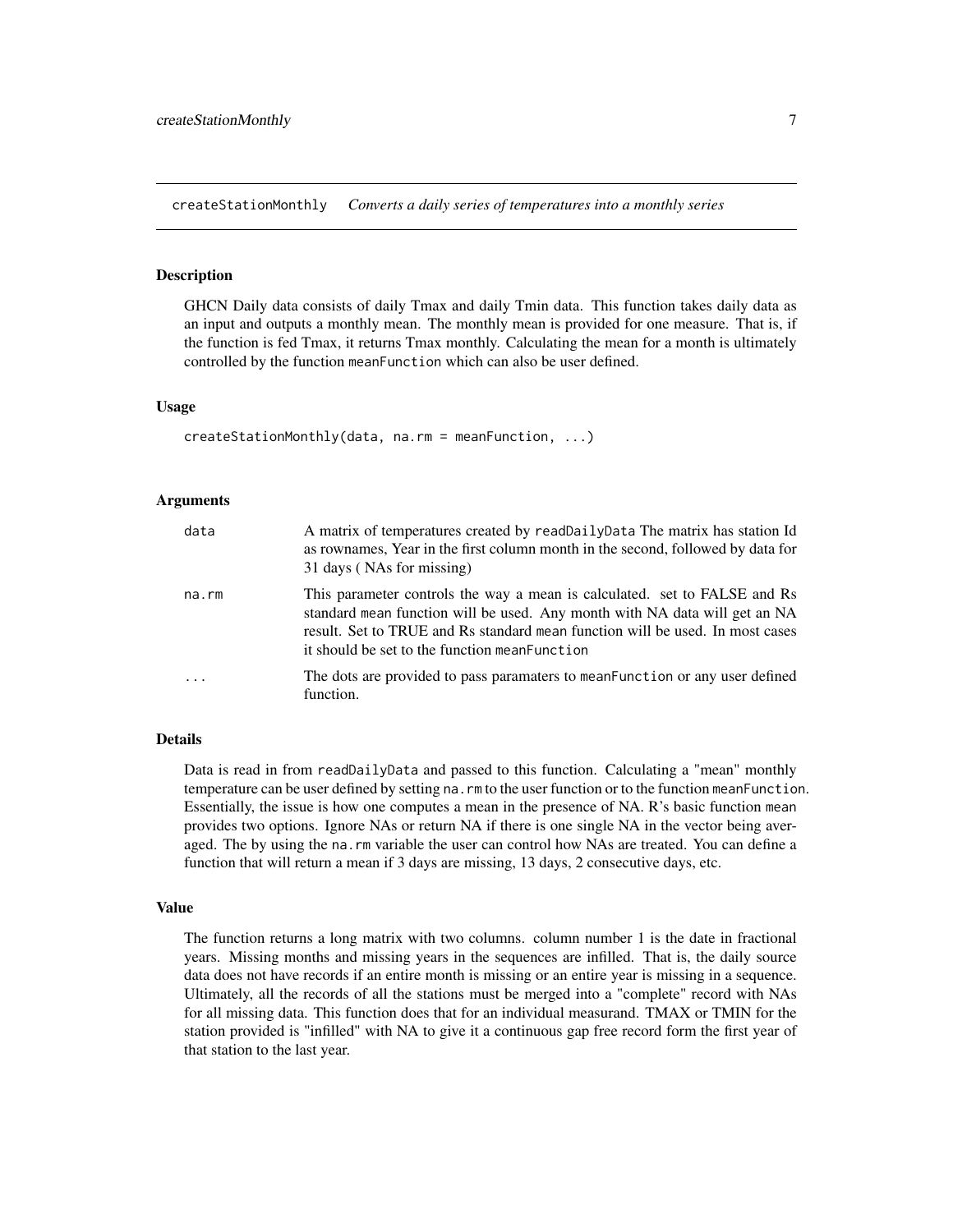## <span id="page-7-0"></span>Author(s)

Steven Mosher

# See Also

[readDailyData](#page-20-1), cod[emeanFunction](#page-17-1)

# Examples

## Not run: # example code

## End(Not run)

DAILY.DATA.DIRECTORY *Directory for raw station data with QA flags*

# Description

The local directory where all functions expect to find the raw source data. All files here have a .raw extension

# Usage

DAILY.DATA.DIRECTORY

#### Format

The format is: chr "DailyRaw"

# **Details**

The data directory name. Avoid changing it unless understand the code completely. Recall that on start this value will always be read into the variable.

# Examples

print(DAILY.DATA.DIRECTORY)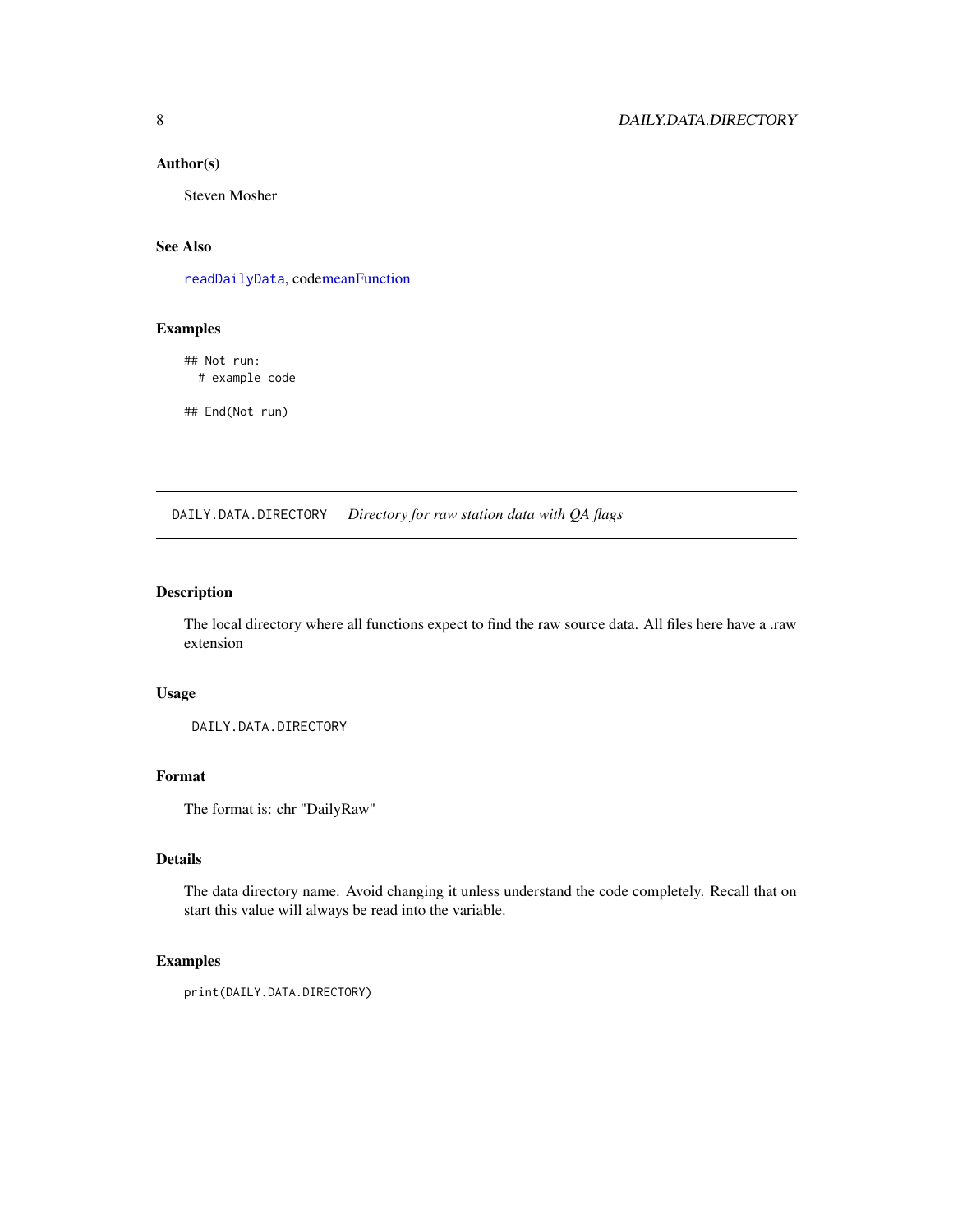# <span id="page-8-0"></span>Description

The function downloadDailyFiles will download the entire dly file to this directory. These files contain all the data for a station , not just temperatures. Downloading all the files is a time consuming process and take over 24 hours even on a fast connection. There are 26000+ files that conatin temperatures plus other variables.

#### Usage

DAILY.FILES.DIRECTORY

# Format

The format is: chr "DailyFiles"

#### Source

<ftp://ftp.ncdc.noaa.gov/pub/data/ghcn/daily/readme.txt>

#### References

<ftp://ftp.ncdc.noaa.gov/pub/data/ghcn/daily/readme.txt>

#### Examples

print(DAILY.FILES.DIRECTORY)

DAILY.QA.DIRECTORY *Data after QA flags applied*

# Description

Data is downloaded with various QA flags. After they have have been applied the data is given a .dat extention and placed in the QA directory

# Usage

DAILY.QA.DIRECTORY

# Format

The format is: chr "DailyData"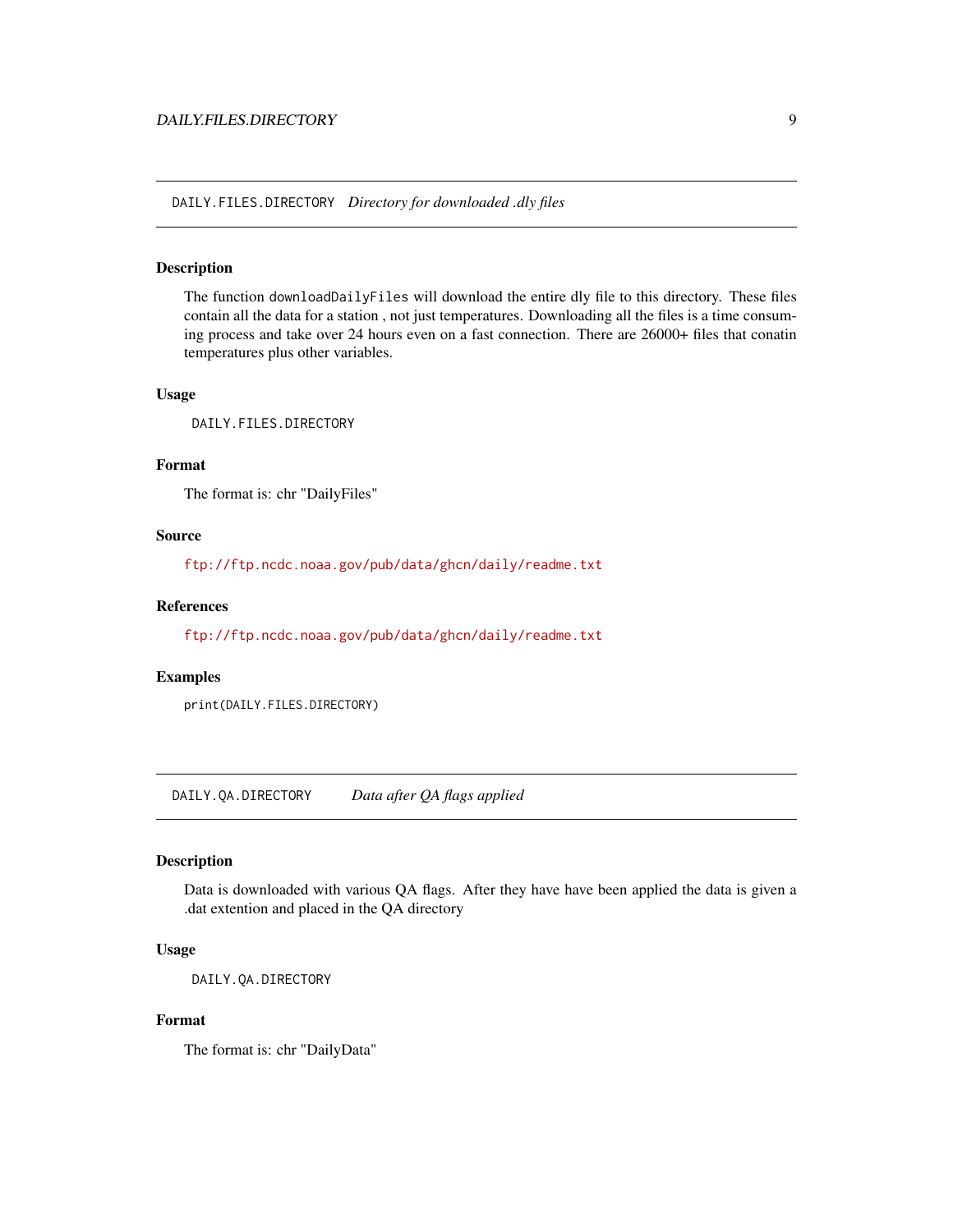# Details

see ftp readme for flags

# Examples

print(DAILY.QA.DIRECTORY)

downloadCountry *Downloads Country FIPS and name*

# Description

Abbreviations for countries and their names

# Usage

```
downloadCountry(url = GHCN.DAILY.COUNTRY.URL,
                dest = "countryCodes.txt", directory = getwd())
```
# Arguments

| url       | url defaults to the URL value set globally.                                                        |
|-----------|----------------------------------------------------------------------------------------------------|
| dest      | The destination name for this file on your local system                                            |
| directory | The destination directory. It is advisable to keep this as your working directory<br>for GhenDaily |

# Details

Downloads a table of FIPS codes

# Value

returns a handle to the local file

# Author(s)

Steven Mosher

# References

<ftp://ftp.ncdc.noaa.gov/pub/data/ghcn/daily/ghcnd-countries.txt>

<span id="page-9-0"></span>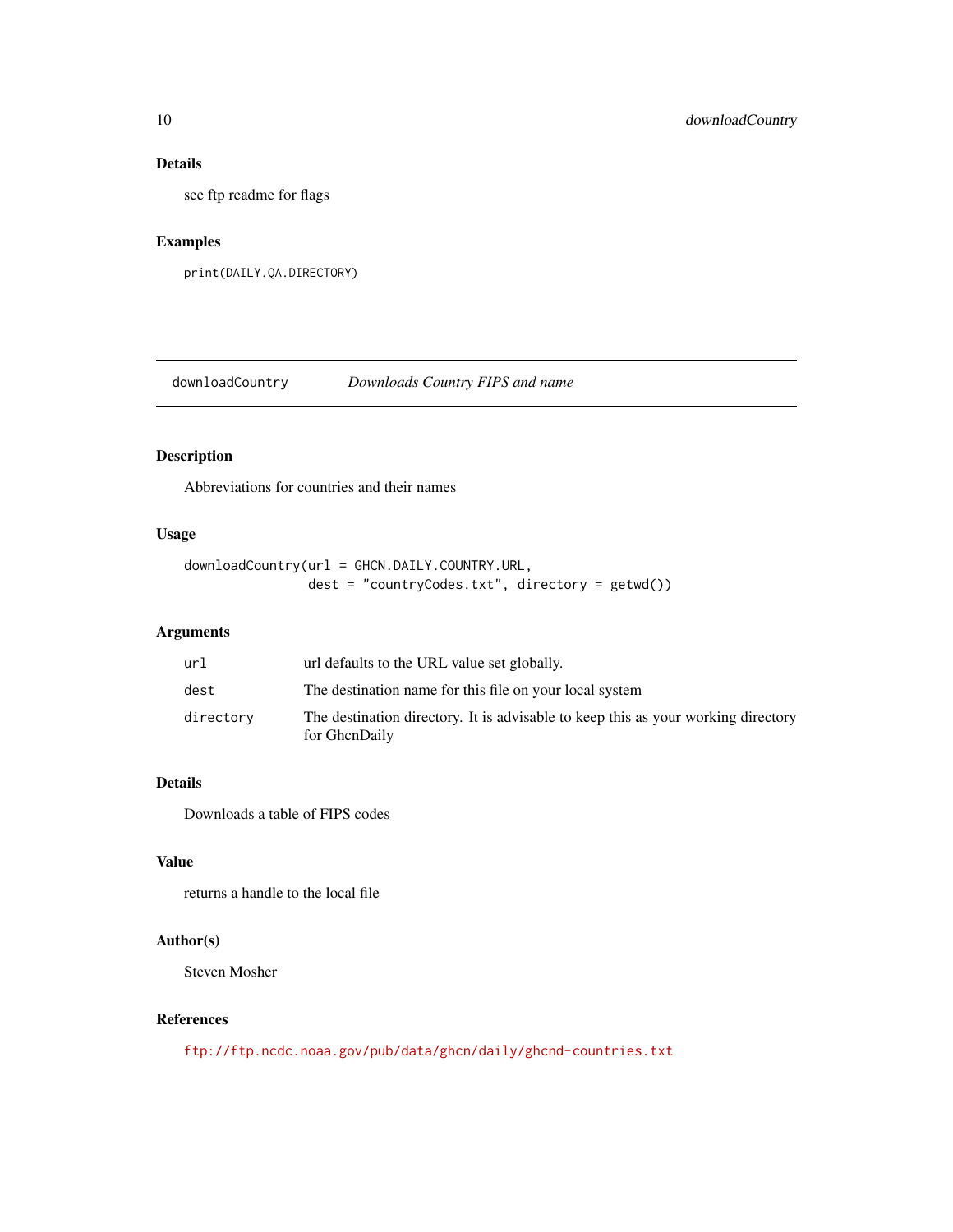# <span id="page-10-0"></span>downloadDailyData 11

#### Examples

## Not run: # maybe we should just build in the fips code

## End(Not run)

<span id="page-10-1"></span>downloadDailyData *Downloads Daily temperature data*

#### Description

The .dly files on the ftp server contain more than temperature data. This function will process those files directly and only download the TMAX and TMIN data out of the files. It is considerable faster than downloading the entire file. These files are given a .raw extension and written to the destination directory

# Usage

downloadDailyData(urlList, directory = DAILY.DATA.DIRECTORY)

#### Arguments

| urlList   | A list of urls to download. This list is created by the function makeDownloadList                |
|-----------|--------------------------------------------------------------------------------------------------|
| directory | the destination directory. Other functions depend on finding the raw files in this<br>directory. |

# **Details**

The function makes a connection to the server and reads the files on the server and downloads only the TMIN an TMAX data. You should build a download list that conatins all the stations you want to download. If the process is interupted, merely create a new download list with the missing files.

#### Value

The side effect is files written to the local machine

#### Author(s)

Steven Mosher

# See Also

codelinkdownloadDailyFiles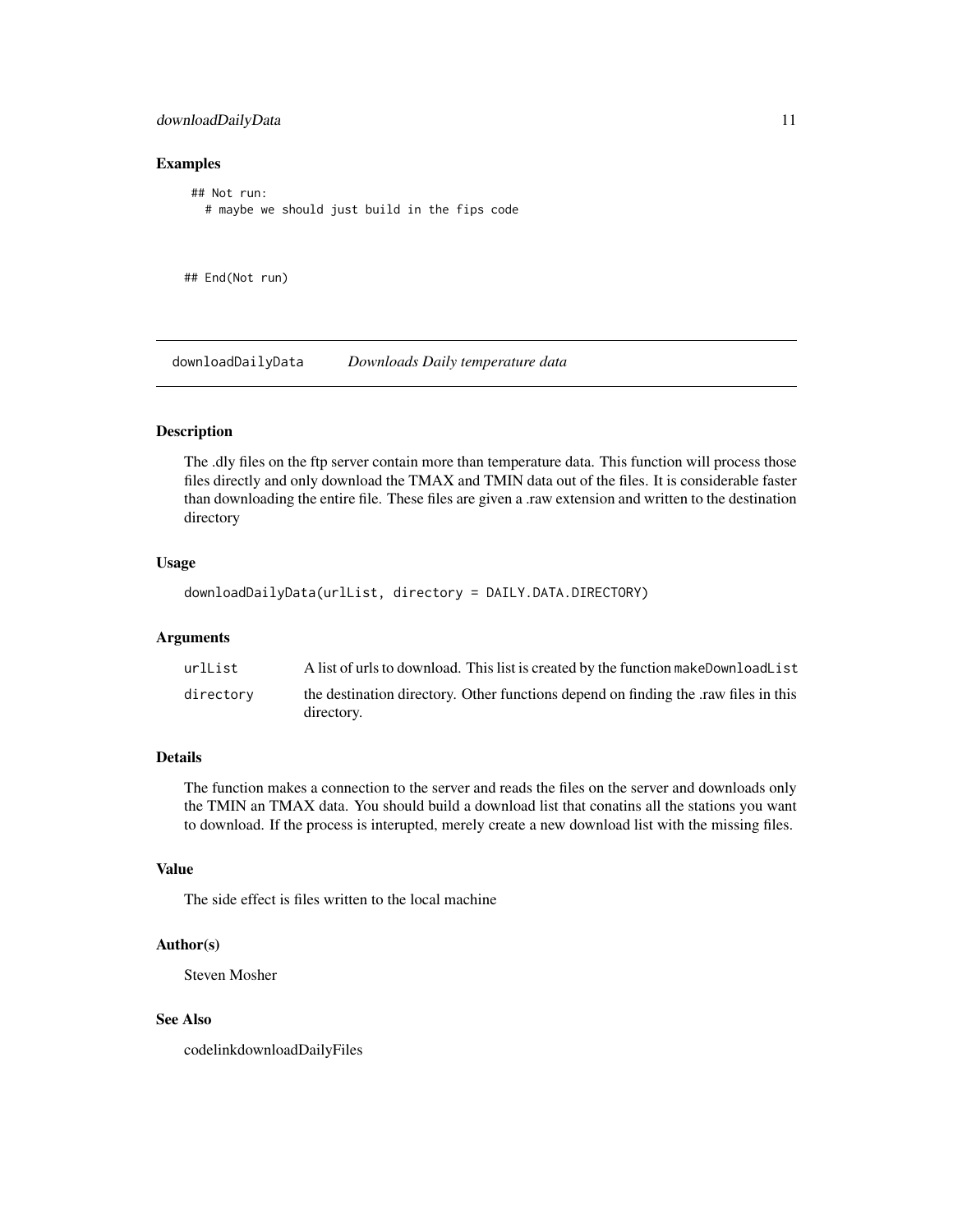#### Examples

## Not run: # sample code ## End(Not run)

downloadDailyFiles *Downloads the GHCN daily files*

#### Description

Every station in GHCN Daily has a file of data. There are over 77000 files on the ftp. To initiate a download you need a list of the Urls and you specify a download directory. The files in the url list are downloaded to your local machine. The list of files to download is created by the function makeDownloadList. This function downloads the entire file ( .dly). Files contain more than temperature data.

# Usage

```
downloadDailyFiles(urlList, directory = DAILY.FILES.DIRECTORY)
```
#### Arguments

| urlList   | A vector of fully qualified urls that point to individual files. This list is created<br>by makeDownloadList                     |
|-----------|----------------------------------------------------------------------------------------------------------------------------------|
| directorv | The default directory for storing local files. Note that this directory has .dly files<br>while the data directory has dat files |

# Details

The download list contains the urls and those urls are used to call the download.file function. If the download should fail or generate warnings for empty files Then rebuild the the urlList and resubmit the request. ( a function for doing this will be added in a future release.)

#### Value

The side effect is local files created

# Author(s)

Steven Mosher

# See Also

[downloadDailyData](#page-10-1)

<span id="page-11-0"></span>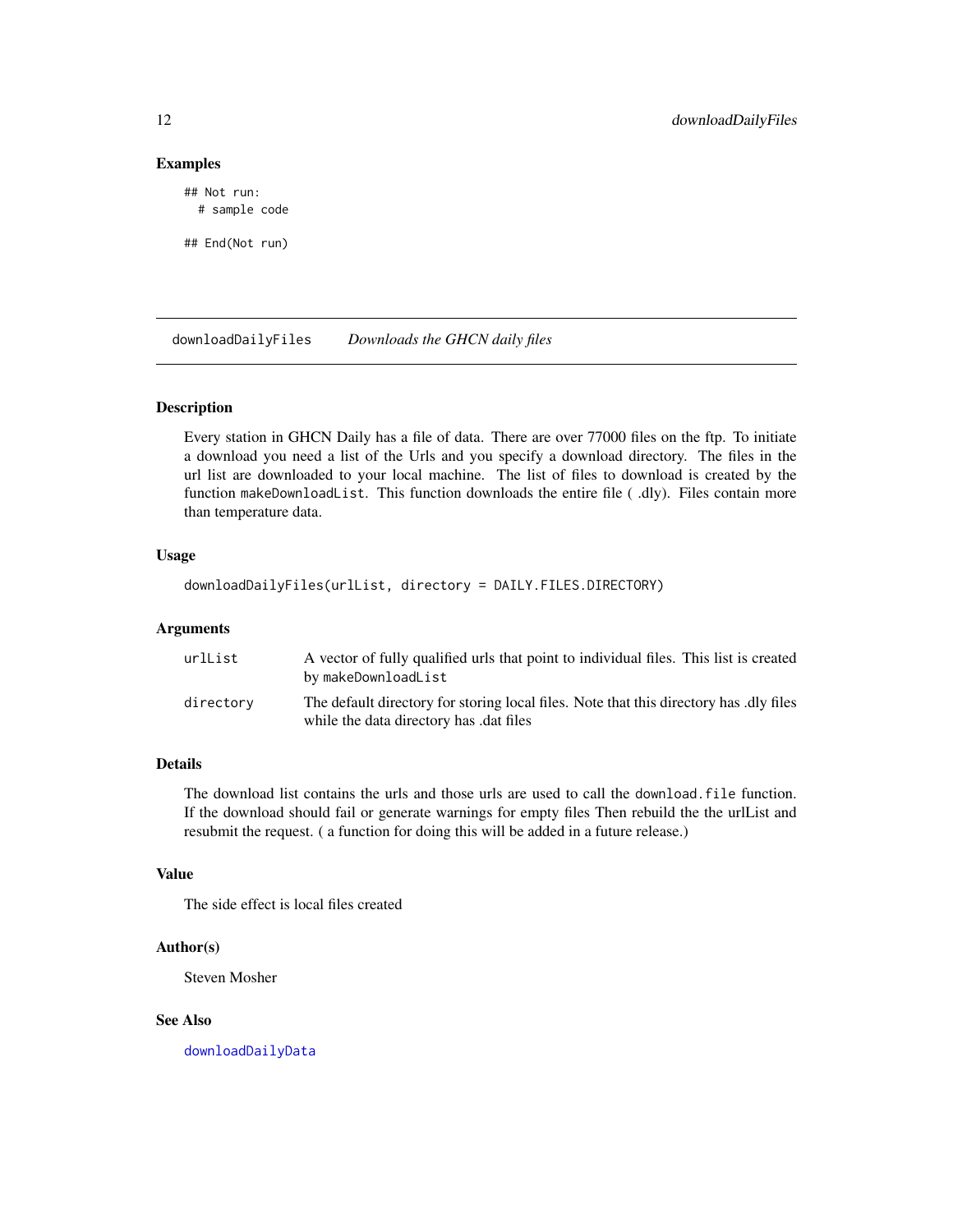<span id="page-12-0"></span>downloadDailyInventory 13

#### Examples

## Not run: # sample code

## End(Not run)

downloadDailyInventory

*Downloads an Inventory*

#### Description

Downloads an inventory of stations for daily GHCN data. The inventory of stations is not a typical inventory. It contains metadata about the temperatures files themselves. Station "metadata" is provided in a different file. The inventory contains information about the first and last years of reporting and the "element reported". Some stations only report Tmin, others Tmax, and most report both.

# Usage

```
downloadDailyInventory(url = GHCN.DAILY.INVENTORY.URL,
              dest = "DailyInv.txt", directory = getwd())
```
# Arguments

| url       | The url where the daily data is maintained by NCDC |
|-----------|----------------------------------------------------|
| dest      | The destination name for the inventory data        |
| directory | Destination directory                              |

# Details

The relevant portion of the NCDC readme is repeated below:

ID: is the station identification code. Please see "ghcnd-stations.txt" for a complete list of stations and their metadata. LATITU

# Value

returns a handle to the file

# Author(s)

Steven Mosher

#### References

<ftp://ftp.ncdc.noaa.gov/pub/data/ghcn/daily/readme.txt>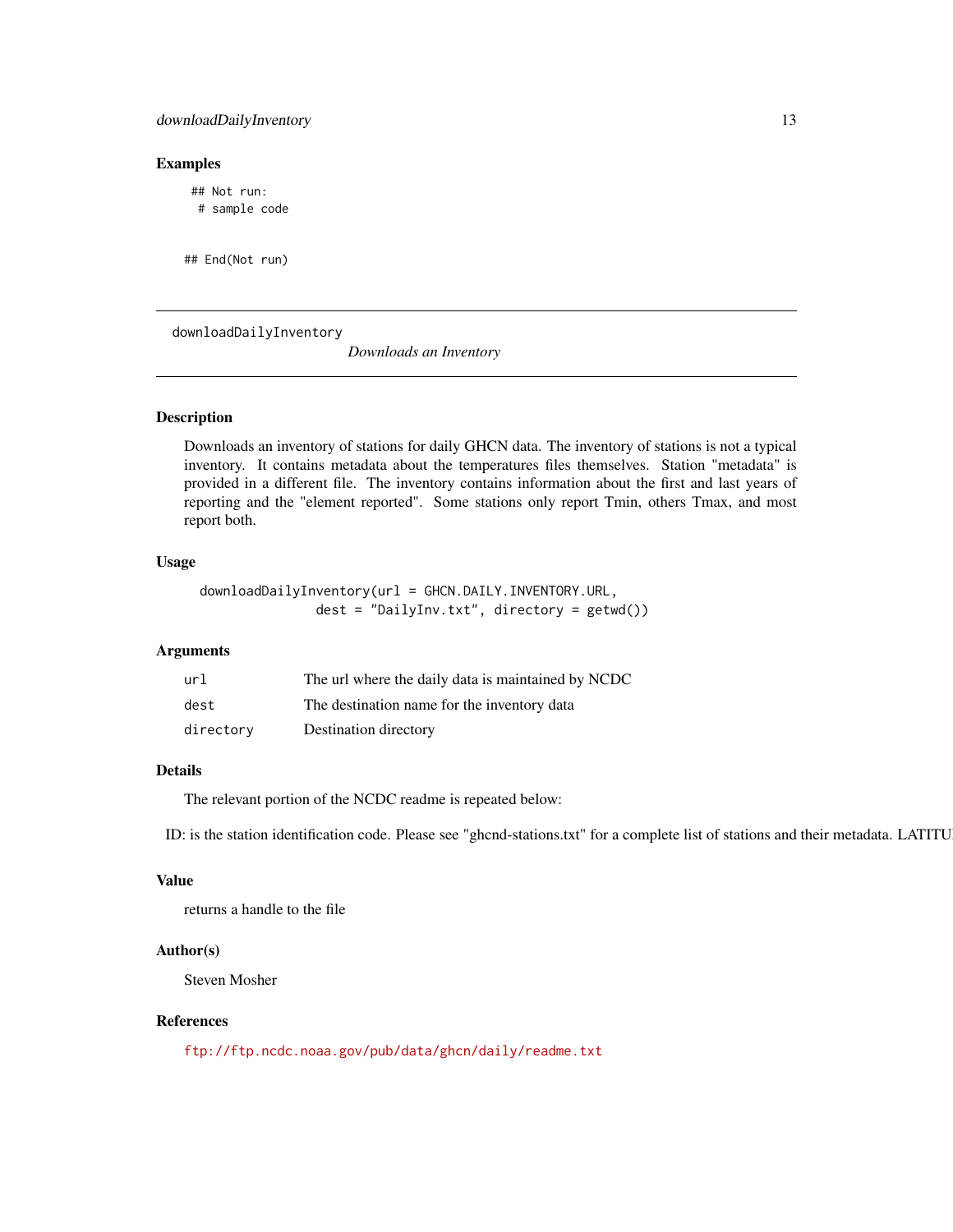# Examples

## Not run: # sample code

## End(Not run)

downloadDailyMetadata *Download station data metadata*

# Description

The station metadata consists of station location information, name, state, country, and various identifiers for other systems, such as WMO.

#### Usage

```
downloadDailyMetadata(url = GHCN.DAILY.METADATA.URL,
                 dest = "DailyMetadata.txt", directory = getwd())
```
#### **Arguments**

| url       | The url at NCDC where the data file resides     |
|-----------|-------------------------------------------------|
| dest      | The destination file name on you local machine  |
| directory | The destination directory on your local machine |

# Details

The relevant portion of the readme are copied below [ftp://ftp.ncdc.noaa.gov/pub/data/ghcn/](ftp://ftp.ncdc.noaa.gov/pub/data/ghcn/daily/readme.txt) [daily/readme.txt](ftp://ftp.ncdc.noaa.gov/pub/data/ghcn/daily/readme.txt)

ID: is the station identification code. Note that the first two characters denote the FIPS country code, the third character is a net

#### Value

handle to the file

# Author(s)

Steven Mosher

# References

<ftp://ftp.ncdc.noaa.gov/pub/data/ghcn/daily/ghcnd-stations.txt>

# Examples

## Not run:

<span id="page-13-0"></span>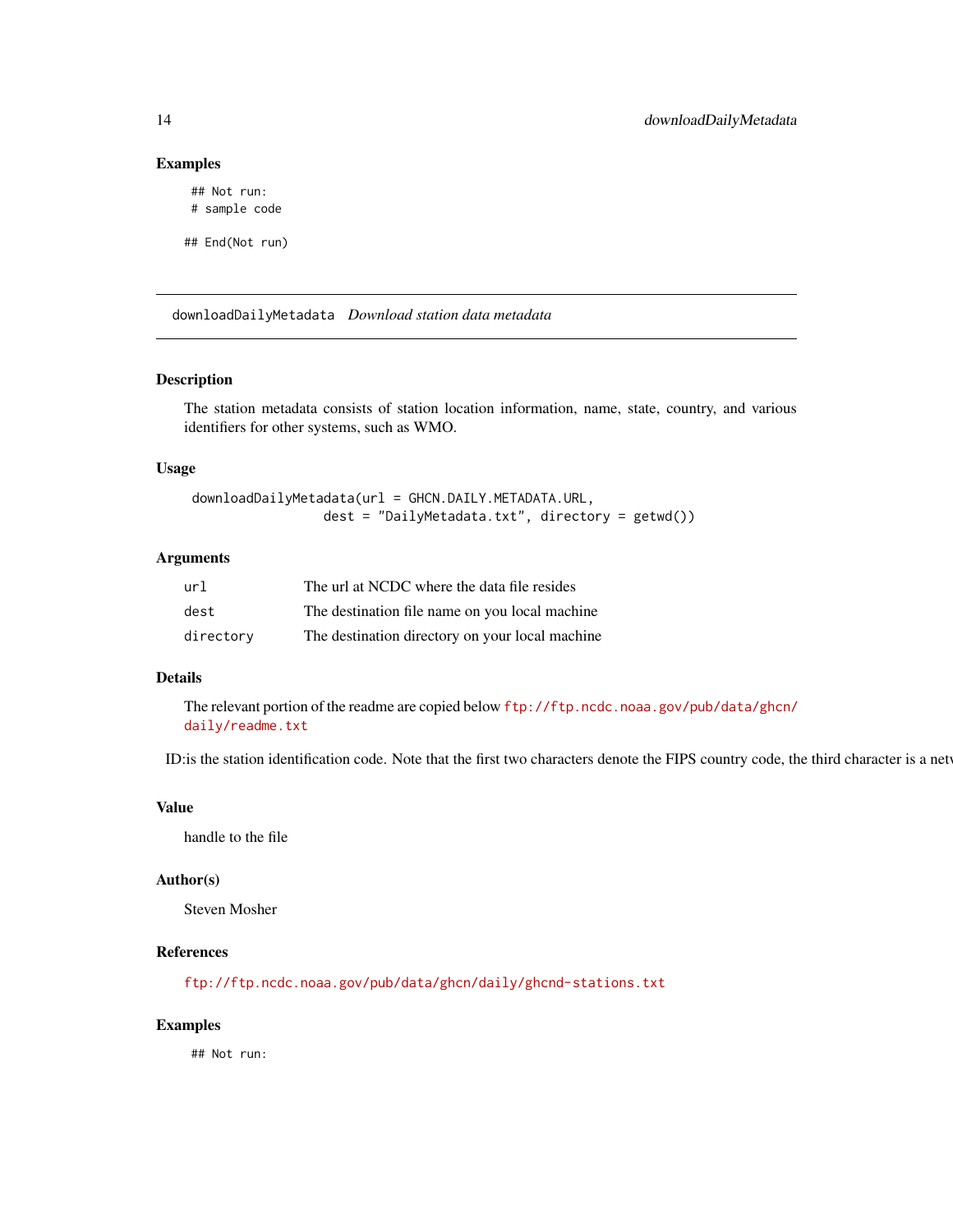# <span id="page-14-0"></span>GHCN.DAILY.COUNTRY.URL 15

#write some stuff

## End(Not run)

GHCN.DAILY.COUNTRY.URL

*Url of the country FIPS data*

# Description

Url to the country FIPS codes

# Usage

GHCN.DAILY.COUNTRY.URL

# Format

The format is: chr "ftp://ftp.ncdc.noaa.gov/pub/data/ghcn/daily/ghcnd-countries.txt"

# Details

current URL to the NCDC file of FIPS codes

# Source

<ftp://ftp.ncdc.noaa.gov/pub/data/ghcn/daily/ghcnd-countries.txt>

# References

<ftp://ftp.ncdc.noaa.gov/pub/data/ghcn/daily/ghcnd-countries.txt>

# Examples

print(GHCN.DAILY.COUNTRY.URL)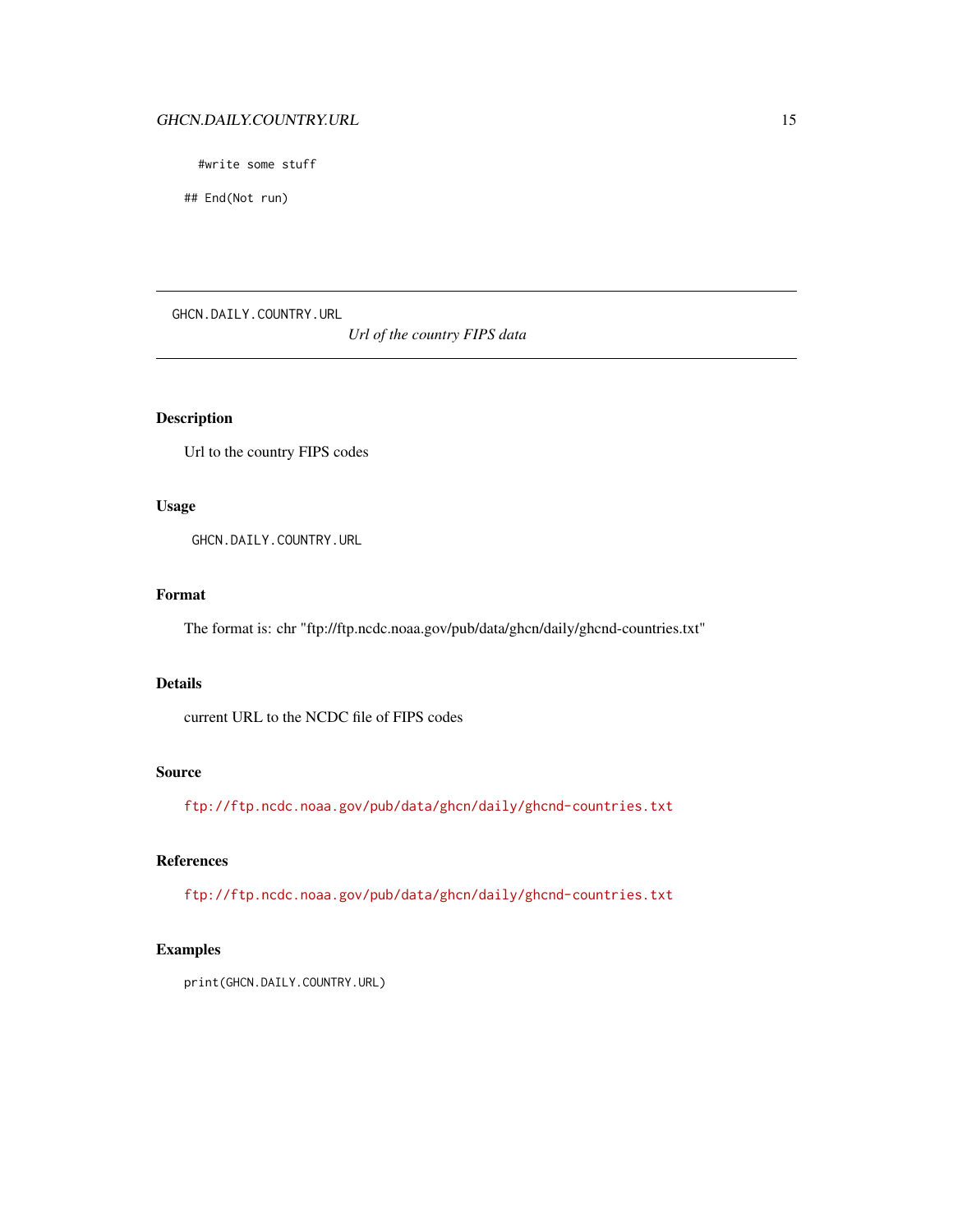<span id="page-15-0"></span>GHCN.DAILY.DATA.URL *Url for data*

#### Description

The base url that is used to generate the url list. All stations have their own seperate file. The files are named using the station ID. in order to download them all a 'url list' is created. that list uses this url as a "base" to build the complete url to the file, once the files have been chosen

# Usage

```
GHCN.DAILY.DATA.URL
```
# Format

The format is: chr "ftp://ftp.ncdc.noaa.gov/pub/data/ghcn/daily/all/"

# Details

The is the base url. All files under this directory have a name that is the station ID with a .dly suffix

# Source

The sources for that data are covered in the NCDC readme and in the file itself

#### References

<ftp://ftp.ncdc.noaa.gov/pub/data/ghcn/daily/readme.txt>

#### Examples

print(GHCN.DAILY.DATA.URL)

GHCN.DAILY.INVENTORY.URL

*url for inventory*

# Description

the url for the file of station inventories

# Usage

GHCN.DAILY.INVENTORY.URL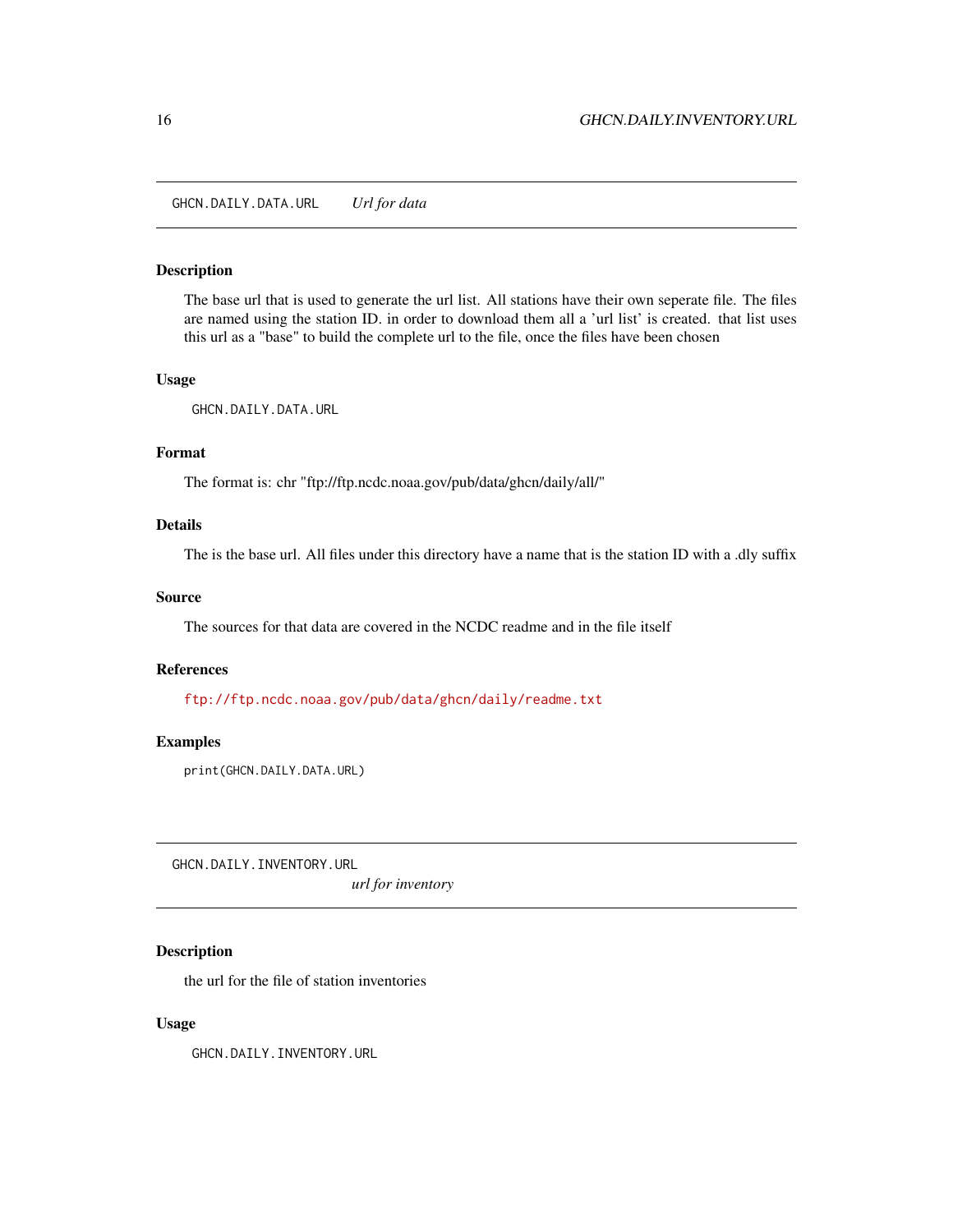# <span id="page-16-0"></span>GHCN.DAILY.METADATA.URL 17

# Format

The format is: chr "ftp://ftp.ncdc.noaa.gov/pub/data/ghcn/daily/ghcnd-inventory.txt"

# Details

This url is used for downloading the file

#### Source

The source is NCDC see the readme below

#### References

<ftp://ftp.ncdc.noaa.gov/pub/data/ghcn/daily/readme.txt>

# Examples

print(GHCN.DAILY.INVENTORY.URL)

GHCN.DAILY.METADATA.URL

*url to station metadata*

# Description

url to station metadata on the NCDCftp site. This file contains station location, name and identifier information

# Usage

GHCN.DAILY.METADATA.URL

# Format

The format is: chr "ftp://ftp.ncdc.noaa.gov/pub/data/ghcn/daily/ghcnd-stations.txt"

#### Source

NCDC is the source

# References

urlftp://ftp.ncdc.noaa.gov/pub/data/ghcn/daily/readme.txt

# Examples

print(GHCN.DAILY.METADATA.URL)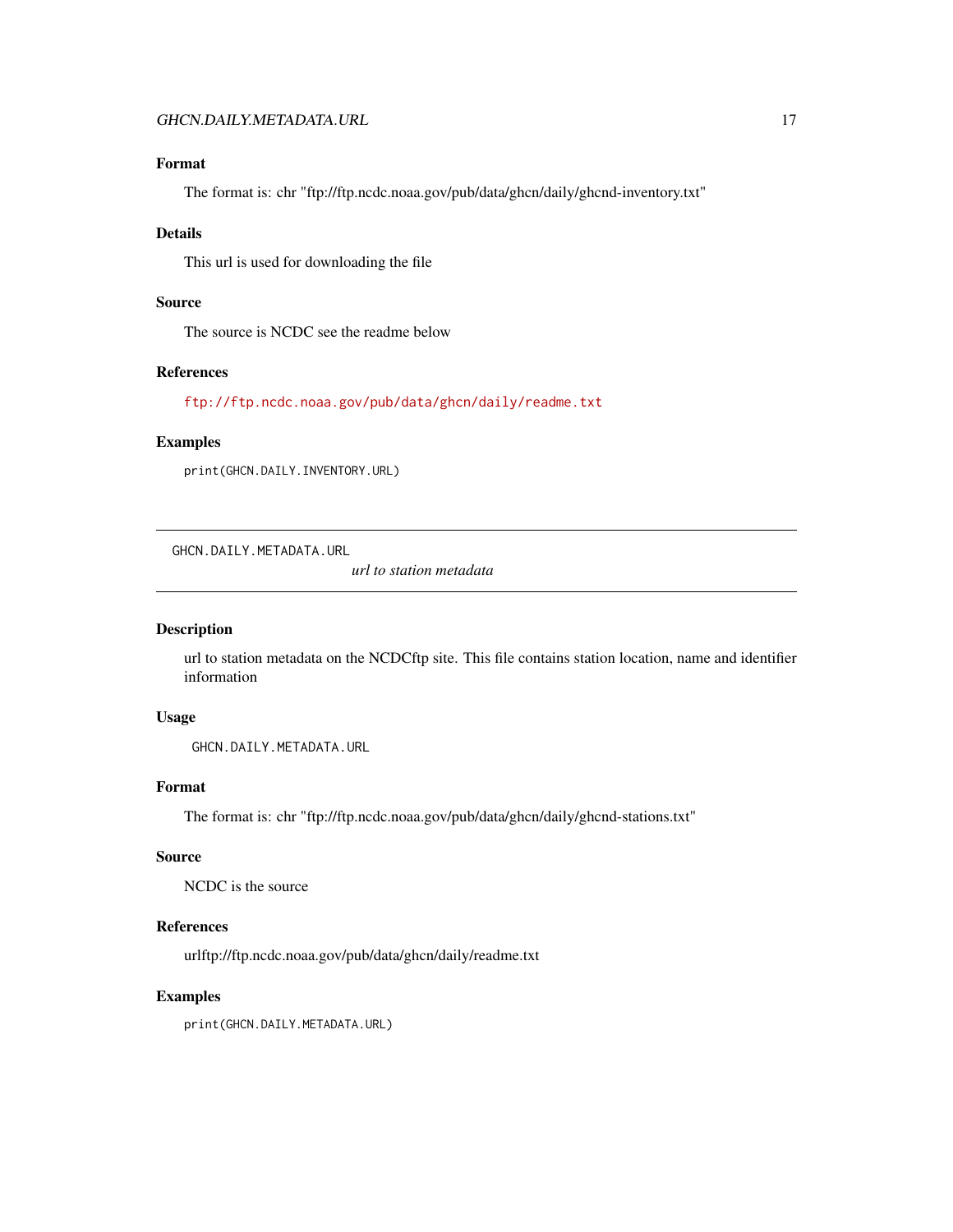<span id="page-17-0"></span>

#### Description

This function takes an inventory as an input and uses the ID and the base URL to create a list of urls to download. It is supplied with an object that has station IDs. Those Ids are used in conjunction with the base url to create a list of urls to individual files on the ftp.

#### Usage

```
makeDownloadList(Inventory, baseUrl = GHCN.DAILY.DATA.URL)
```
#### Arguments

| Inventory | The inventory you want to fetch                   |
|-----------|---------------------------------------------------|
| baseUrl   | The base url that final urls are constructed from |

# Value

returns a vector of urls that you can iterate over. Simply, you get a vector of url strings that can then be passed to a download function to download the file.

#### Author(s)

Steven Mosher

#### Examples

```
## Not run:
  #add some sample code
```
## End(Not run)

```
meanFunction A specialize function for calculating a mean
```
# Description

The mean function in R has limited options in calculating a mean in the presence of NA values. It is all or nothing. NA can either be completely ignored or NA is returned if any value is NA. This function provides the flexibility to specify the number of NAs on a monthly basis. This function is used internally by other functions. Source is provided to illustrate how a user can define their own function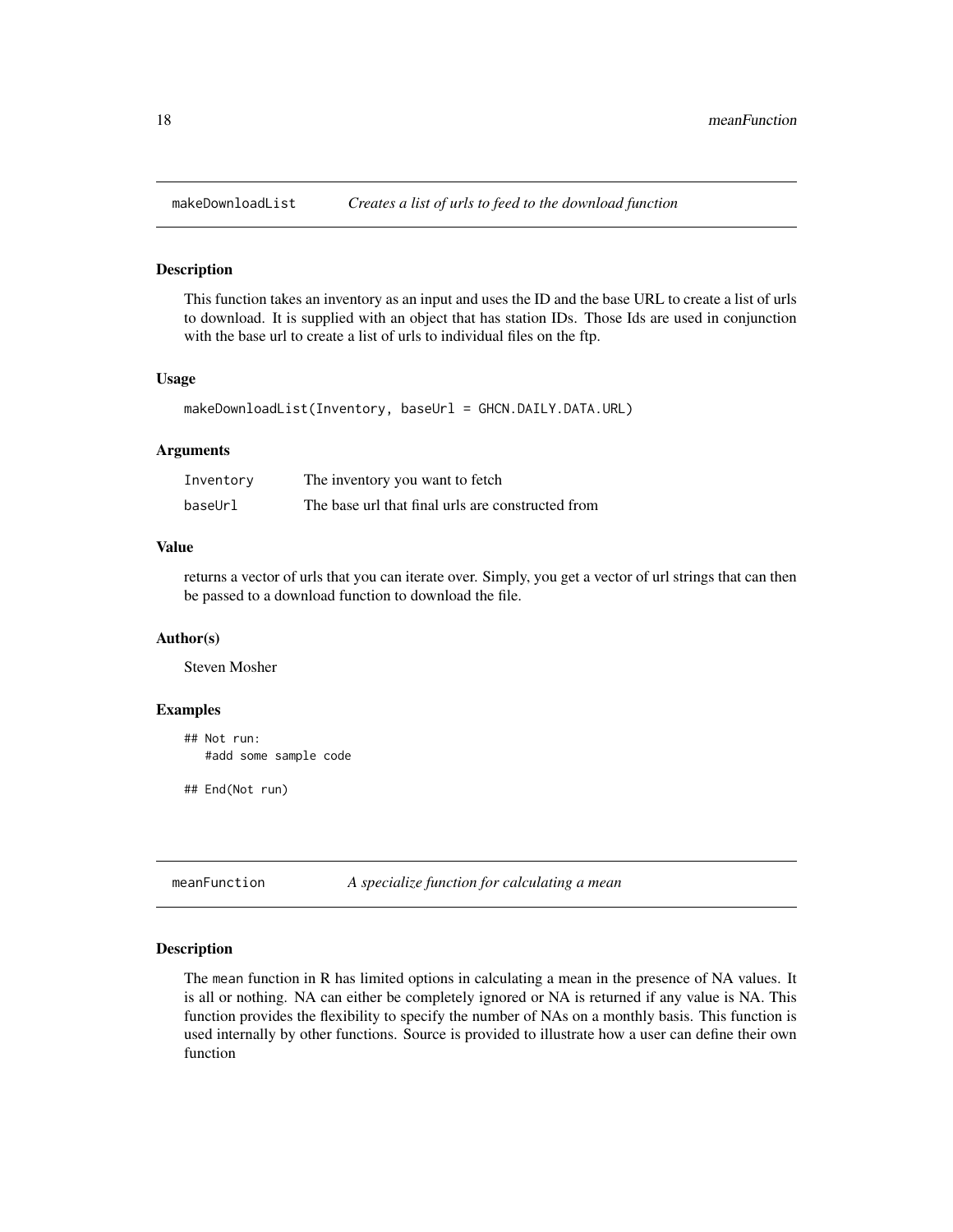# <span id="page-18-0"></span>mergeInventory 19

#### Usage

meanFunction(data, dayMiss = 3)

#### Arguments

| data    | this data is a single line or month of daily data. It it contains 33 data elements.<br>Year, Month and 31 values                                                               |
|---------|--------------------------------------------------------------------------------------------------------------------------------------------------------------------------------|
| dayMiss | The number of days that can be missing before an NA is returned. 3 days<br>missing is set as the default. This can be changed by setting parameters in<br>createStationMonthly |

# Details

The function calculates the number of reports missing. If the days missing exceeds the threshold ( daysMiss) then NA is returned to the caller. Otherwise mean is called with na.rm = TRUE

#### Value

Return NA if the number of missing days exceeds daysMiss otherwise it returns the mean

# Author(s)

Steven Mosher

# See Also

[createStationMonthly](#page-6-1)

#### Examples

## Not run: # sample

## End(Not run)

mergeInventory *A function to merge a Tmax inventory and Tmin Inventory*

#### Description

The Inventory file conatins records for stations acoording to the element they conatin. Most stations report both, some report only one. The time periods can also be different. This function takes two inventories and merges them to produce a consolidated record. The element variable is written to indicate if both are present and the smallest start year and largest end year are recorded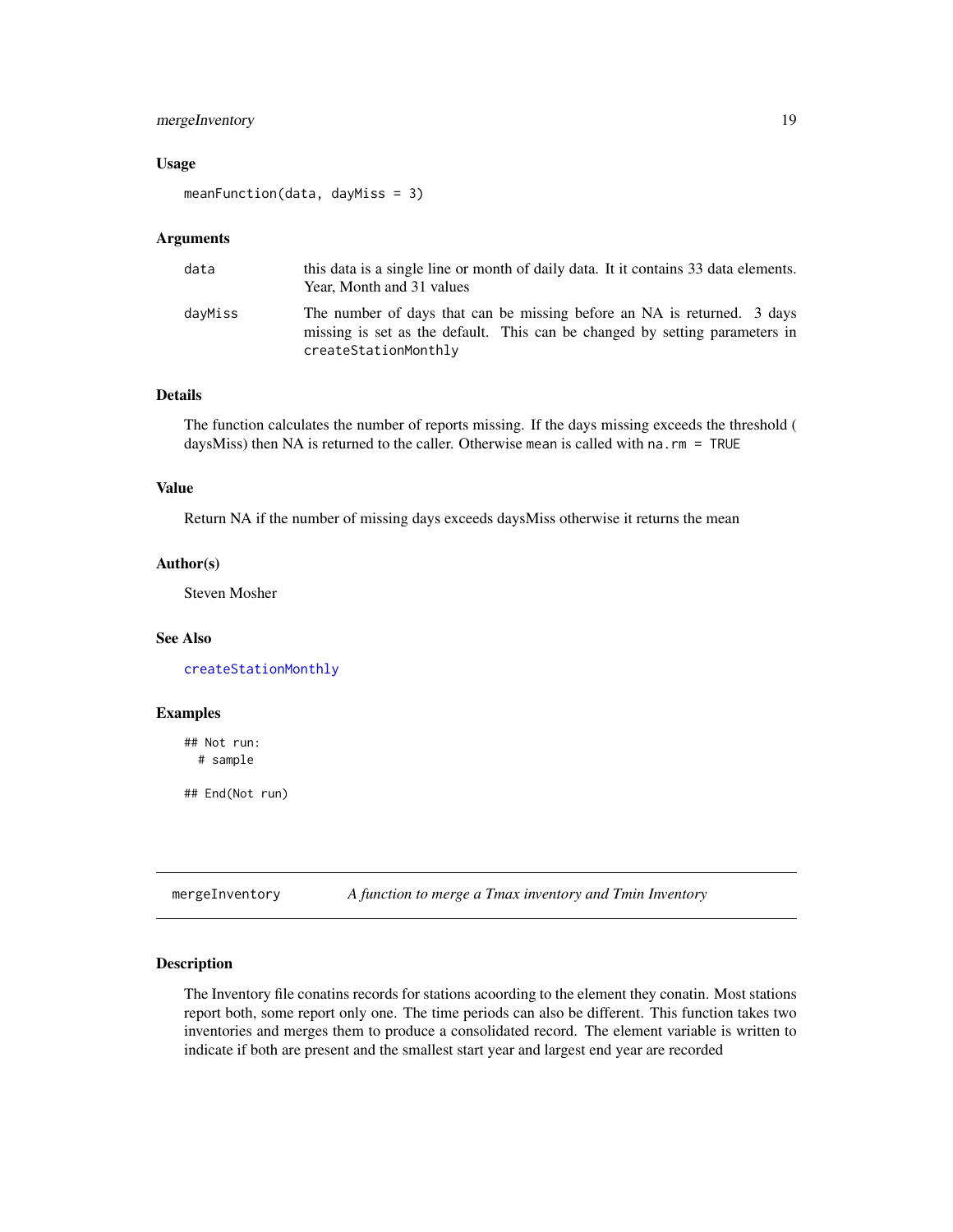#### Usage

```
mergeInventory(Inventory1, Inventory2)
```
#### Arguments

| Inventory1 | An inventory with one element, for example TMAX |
|------------|-------------------------------------------------|
| Inventory2 | An Inventory with one element, for example TMIN |

#### Details

The inventories are merged on the ID so that the result is the union of both. The elements are merged into a single field for example TMAX/TMIN or TMAX/NA if Tmin is missing for that station. The years are changed to reflect the earliest start year and the latest end year.

# Value

Returns a merged Inventory

# Author(s)

Steven Mosher

MONTHLY.DATA.DIRECTORY

*A directory for monthly data*

#### Description

Monthly data is complied into datasets that contain all stations. Both writeNetCDF and writeGhcn write data to this directory

# Usage

MONTHLY.DATA.DIRECTORY

# Format

The format is: chr "MonthlyData"

# Details

A directory for Monthly datasets

#### Examples

print(MONTHLY.DATA.DIRECTORY)

<span id="page-19-0"></span>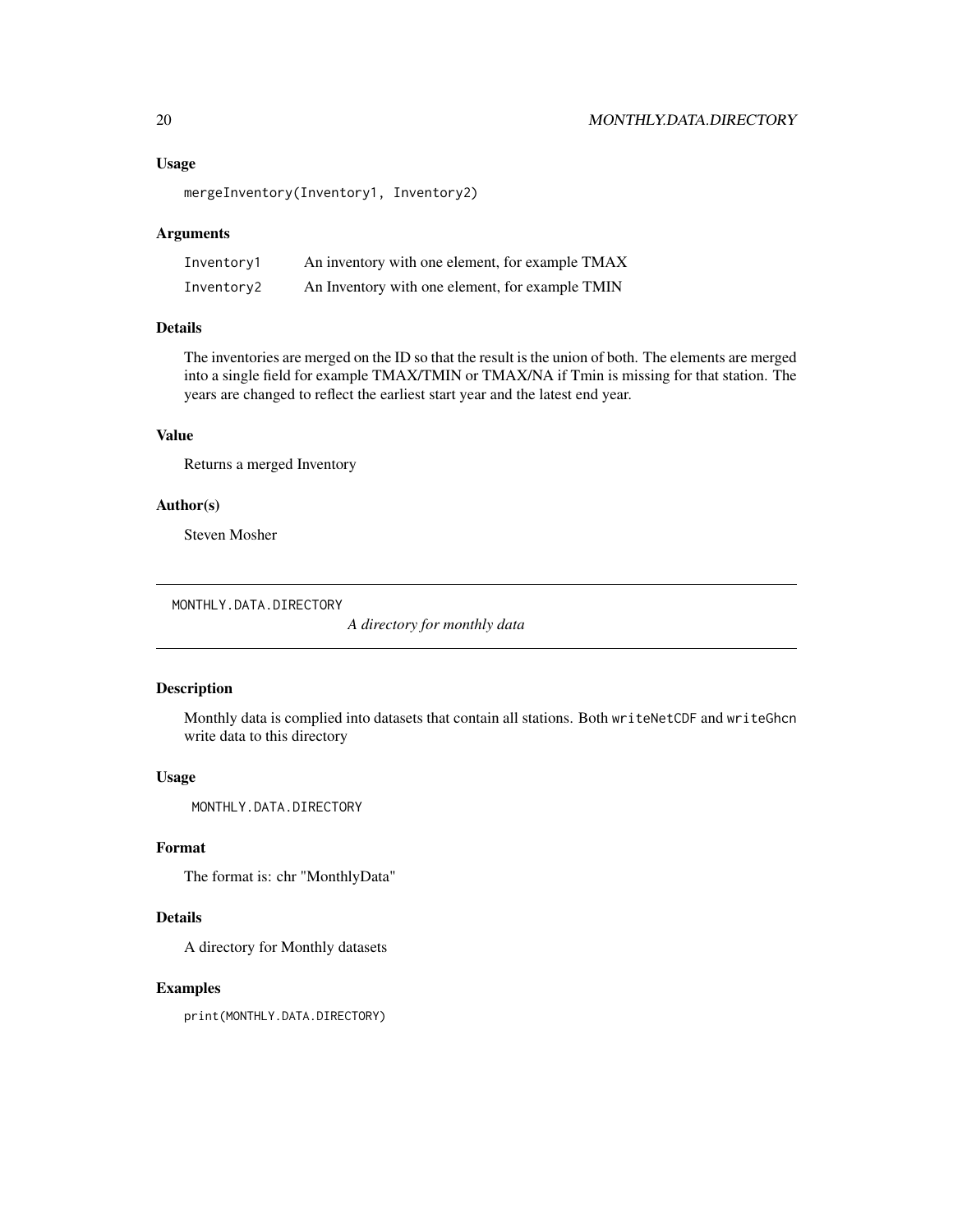<span id="page-20-0"></span>

# Description

reads the FIPS codes

# Usage

readCountry(filename = "countryCodes.txt")

# Arguments

filename Name of the file

# Value

Returns a dataframe

### Author(s)

Steven Mosher

#### References

insert

# Examples

## Not run: #sample

## End(Not run)

<span id="page-20-1"></span>readDailyData *A function to read Daily .dat files*

# Description

Daily .dat files contain both TMIN and TMAX data elements This function reads an specified element and returns that data in a format expected by other functions such as createMonthlyStation

# Usage

```
readDailyData(filename, element = "TMAX",
                    directory = DAILY.QA.DIRECTORY)
```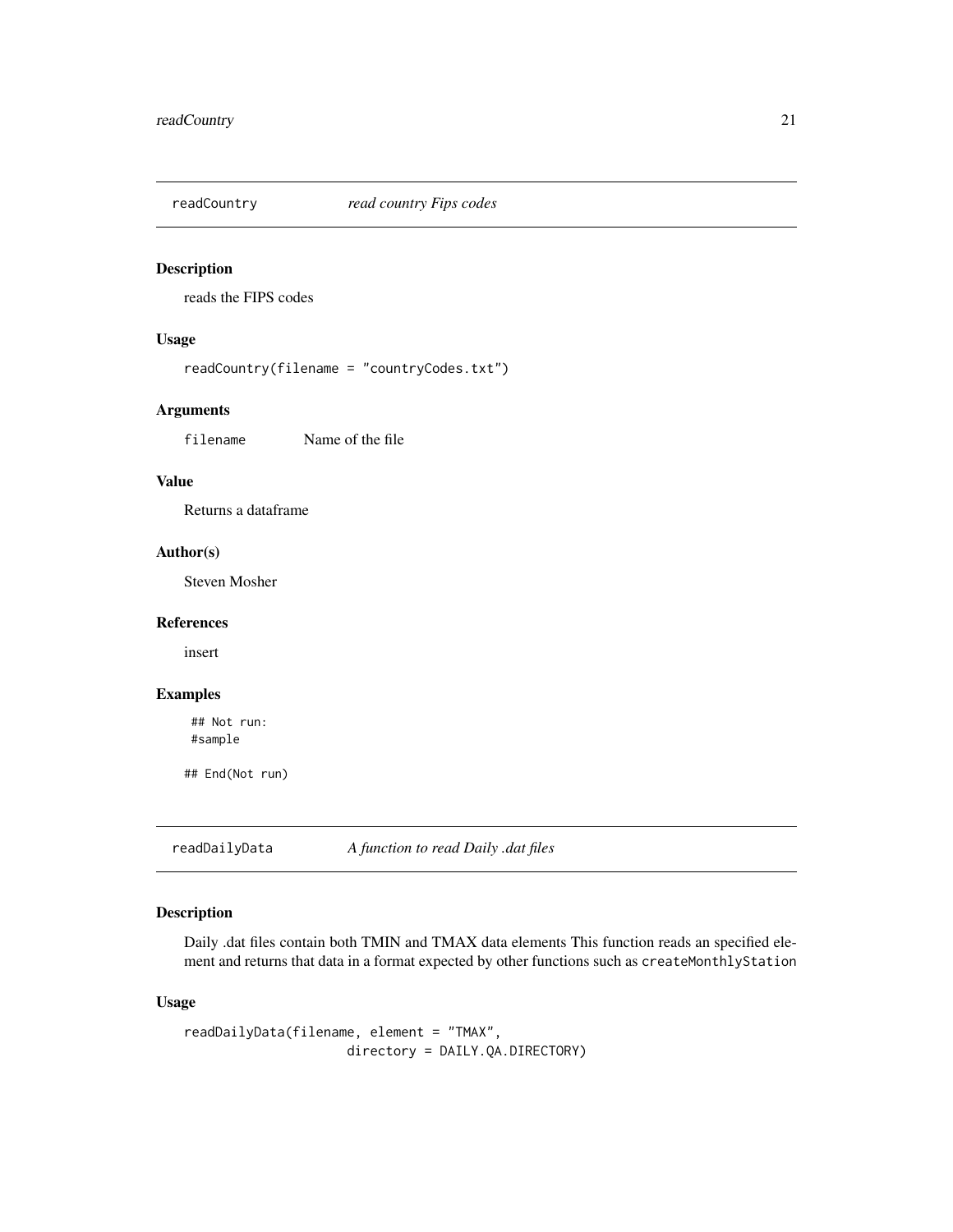# <span id="page-21-0"></span>Arguments

| filename  | Filename to be read, do not include the directory as a part of the filename          |
|-----------|--------------------------------------------------------------------------------------|
| element   | character "TMAX" to return maximum temperatures "TMIN" for minimum tem-<br>peratures |
| directory | The directory where the .dat files are located.                                      |

# Details

The files are read and a matrix is returned with stationId in the rownames and Year followed by 12 columns of temperature data

#### Value

Returns a matrix of temperature data for futher processing.

#### Author(s)

Steven Mosher

# Examples

## Not run: # sample code

## End(Not run)

readDailyFile *Reads a daily (.dly) file*

#### Description

This function read a .dly file and returns the TMIN and TMAX elements only.

#### Usage

```
readDailyFile(filename, directory = DAILY.FILES.DIRECTORY)
```
# Arguments

| filename  | The filename (station ID) to be read    |
|-----------|-----------------------------------------|
| directory | The directory where the file is located |

# Details

This function reads a .dly file and extracts TMIN and TMAX and returns a dataframe for the station including the Id, Year, element and 31 columns of data for the days of the month and returns the 31 columns for QA flags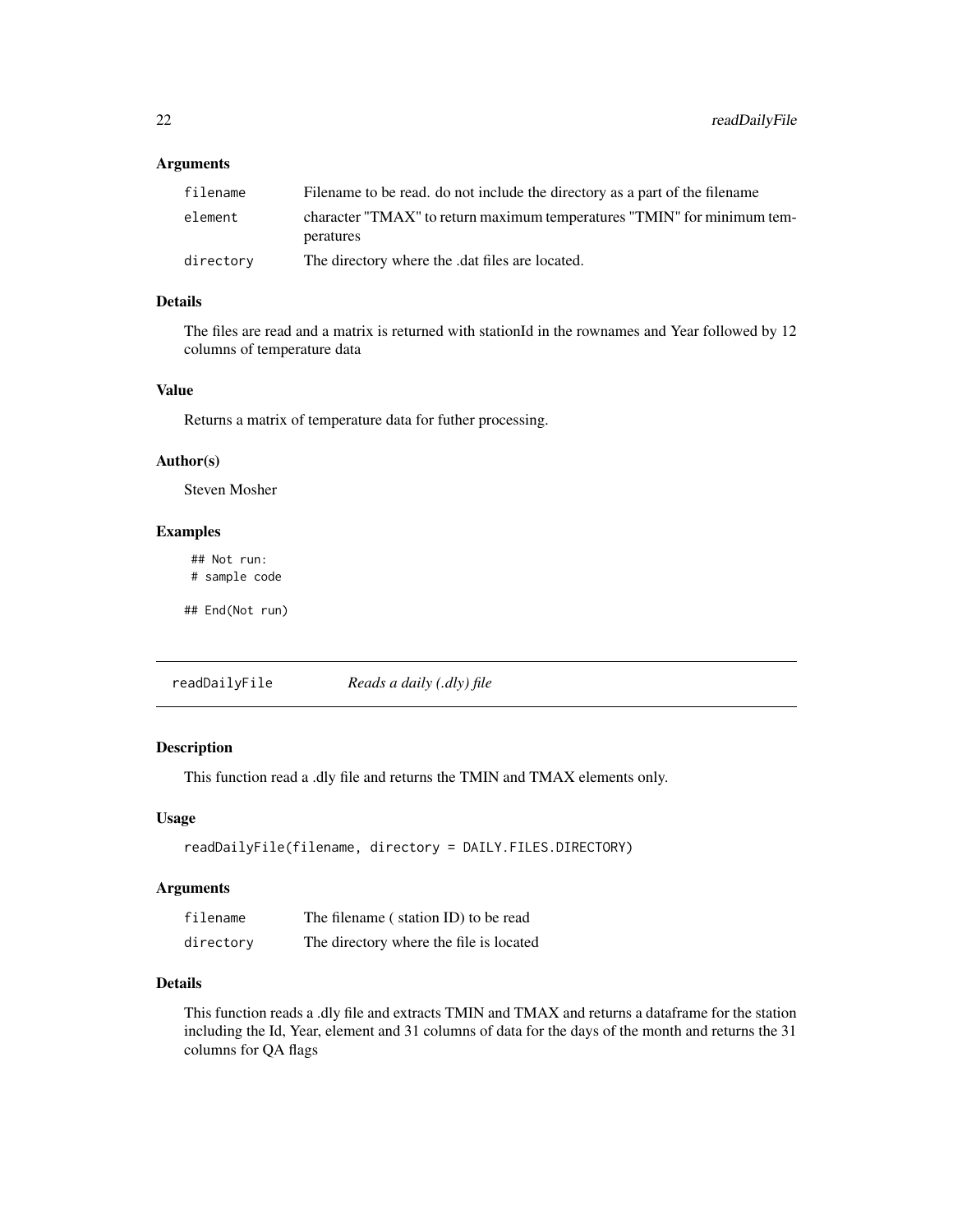# <span id="page-22-0"></span>readDailyInventory 23

# Value

A data.frame of data for the file.

# Author(s)

Steven Mosher

# See Also

[readDailyData](#page-20-1)

# Examples

## Not run: #sample code

## End(Not run)

readDailyInventory *Read daily inventory*

# Description

The inventory contains the station Id, lat and lon and metadata about the file, as opposed to the station. That means it conatins the "elements" of a station ( Tmax,Tmin etc) as well as the years the station reported those elements.

#### Usage

```
readDailyInventory(filename = "DailyInv.txt", elements = NULL)
```
#### Arguments

| filename | Filename for the inventory.                                                                                                                                                                                                                                                                                                                    |
|----------|------------------------------------------------------------------------------------------------------------------------------------------------------------------------------------------------------------------------------------------------------------------------------------------------------------------------------------------------|
| elements | If elements is set to NULL then all the stations will be returned. There are 31<br>different elements. If "TMAX" is supplied to this parameter only those stations<br>with Tmax will return. You can supply a vector c("TMAX","TMIN"). Ordinar-<br>ily you make one call for "TMIN" and another call for "TMAX" and then use<br>mergeInventory |

# Details

The Inventories have elements as discussed in the NCDC readme. The function will read the entire list of stations and return those that satisfy the "elements" parameter: elements include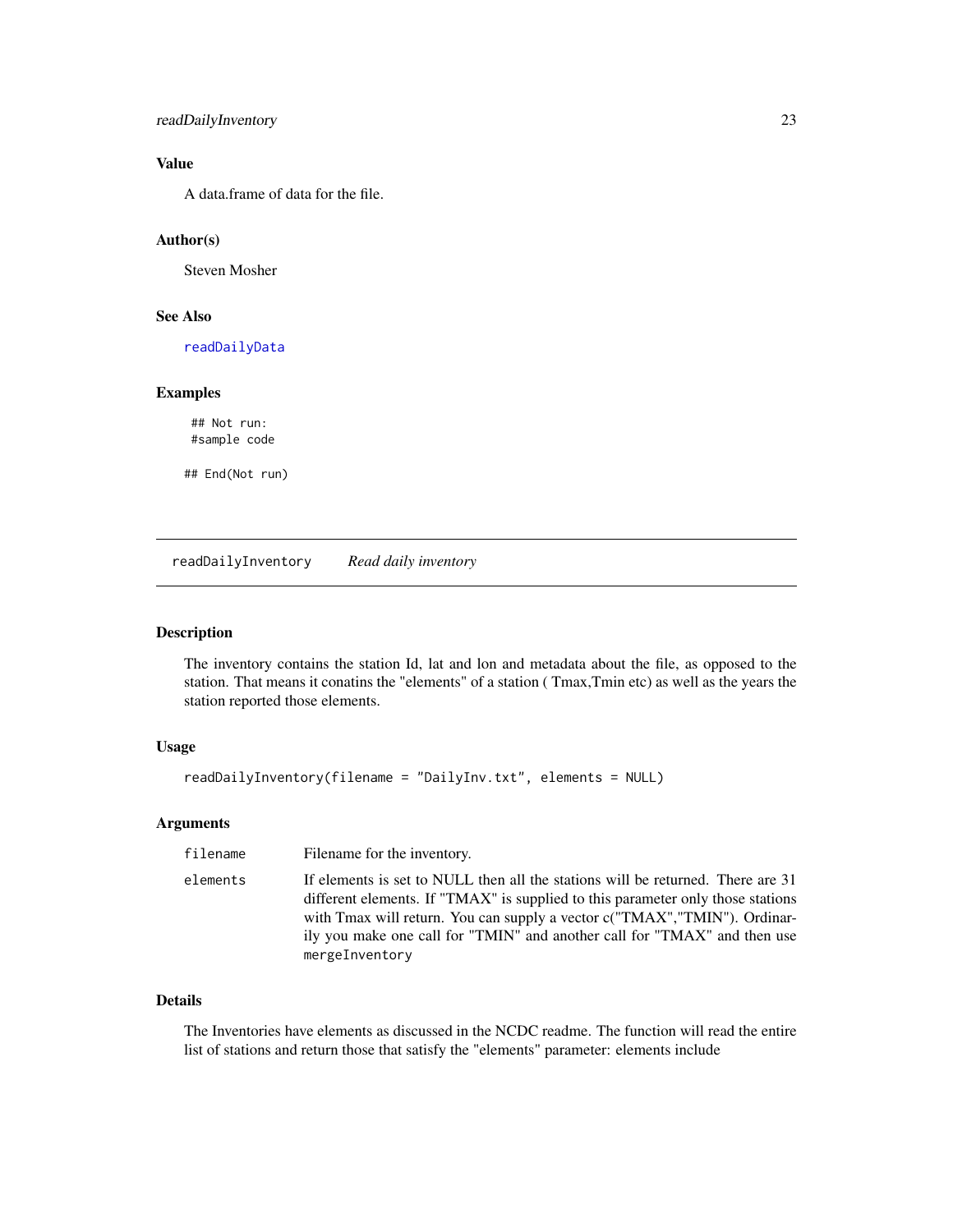#### Value

returns an inventory of stations with the specified elements. elements are specified in section III of the readme. Copied below: PRCP = Precipitation (tenths of mm) SNOW = Snowfall (mm) SNWD  $=$  Snow depth (mm) TMAX  $=$  Maximum temperature (tenths of degrees C) TMIN  $=$  Minimum temperature (tenths of degrees C)  $ACMC = Average$  cloudiness midnight to midnight from 30-second ceilometer data (percent) ACMH = Average cloudiness midnight to midnight from manual observations (percent) ACSC = Average cloudiness sunrise to sunset from 30-second ceilometer data (percent) ACSH = Average cloudiness sunrise to sunset from manual observations (percent) AWND = Average daily wind speed (tenths of meters per second) DAEV = Number of days included in the multiday evaporation total (MDEV) DAPR = Number of days included in the multiday precipiation total (MDPR) DASF = Number of days included in the multiday snowfall total (MDSF) DATN  $=$  Number of days included in the multiday minimum temperature (MDTN) DATX  $=$  Number of days included in the multiday maximum temperature (MDTX) DAWM = Number of days included in the multiday wind movement (MDWM) DWPR = Number of days with non-zero precipitation included in multiday precipitation total (MDPR) EVAP = Evaporation of water from evaporation pan (tenths of mm) FMTM = Time of fastest mile or fastest 1-minute wind (hours and minutes, i.e., HHMM) FRGB = Base of frozen ground layer (cm) FRGT = Top of frozen ground layer (cm) FRTH = Thickness of frozen ground layer (cm) GAHT = Difference between river and gauge height (cm) MDEV = Multiday evaporation total (tenths of mm; use with DAEV) MDPR = Multiday precipitation total (tenths of mm; use with DAPR and DWPR, if available) MDSF = Multiday snowfall total MDTN = Multiday minimum temperature (tenths of degrees C; use with DATN) MDTX = Multiday maximum temperature (tenths of degress  $C$ ; use with  $DATAX$ ) MDWM = Multiday wind movement (km) MNPN = Daily minimum temperature of water in an evaporation pan (tenths of degrees C) MXPN = Daily maximum temperature of water in an evaporation pan (tenths of degrees C) PGTM = Peak gust time (hours and minutes, i.e., HHMM) PSUN = Daily percent of possible sunshine (percent)  $SN^*$  = Minimum soil temperature (tenths of degrees C) where  $*$  corresponds to a code for ground cover and # corresponds to a code for soil depth.

 $SX*# =$  Maximum soil temperature (tenths of degrees C) where  $*$  corresponds to a code for ground cover and # corresponds to a code for soil depth. See SN\*# for ground cover and depth codes.

THIC = Thickness of ice on water (tenths of mm) TOBS = Temperature at the time of observation (tenths of degrees C) TSUN = Daily total sunshine (minutes) WDF1 = Direction of fastest 1-minute wind (degrees) WDF2 = Direction of fastest 2-minute wind (degrees) WDF5 = Direction of fastest 5-second wind (degrees) WDFG = Direction of peak wind gust (degrees) WDFI = Direction of highest instantaneous wind (degrees) WDFM = Fastest mile wind direction (degrees) WDMV = 24-hour wind movement  $(km)$  WESD = Water equivalent of snow on the ground (tenths of mm)  $WEST = Water$  equivalent of snowfall (tenths of mm)  $WSF1 = Fastest 1$ -minute wind speed (tenths of meters per second) WSF2 = Fastest 2-minute wind speed (tenths of meters per second) WSF5 = Fastest 5-second wind speed (tenths of meters per second) WSFG = Peak guest wind speed (tenths of meters per second) WSFI = Highest instantaneous wind speed (tenths of meters per second) WSFM = Fastest mile wind speed (tenths of meters per second)  $WT** =$  Weather Type where \*\* has one of the following values:  $WV^{**} =$  Weather in the Vicinity where  $**$  has one of the following values:

#### Author(s)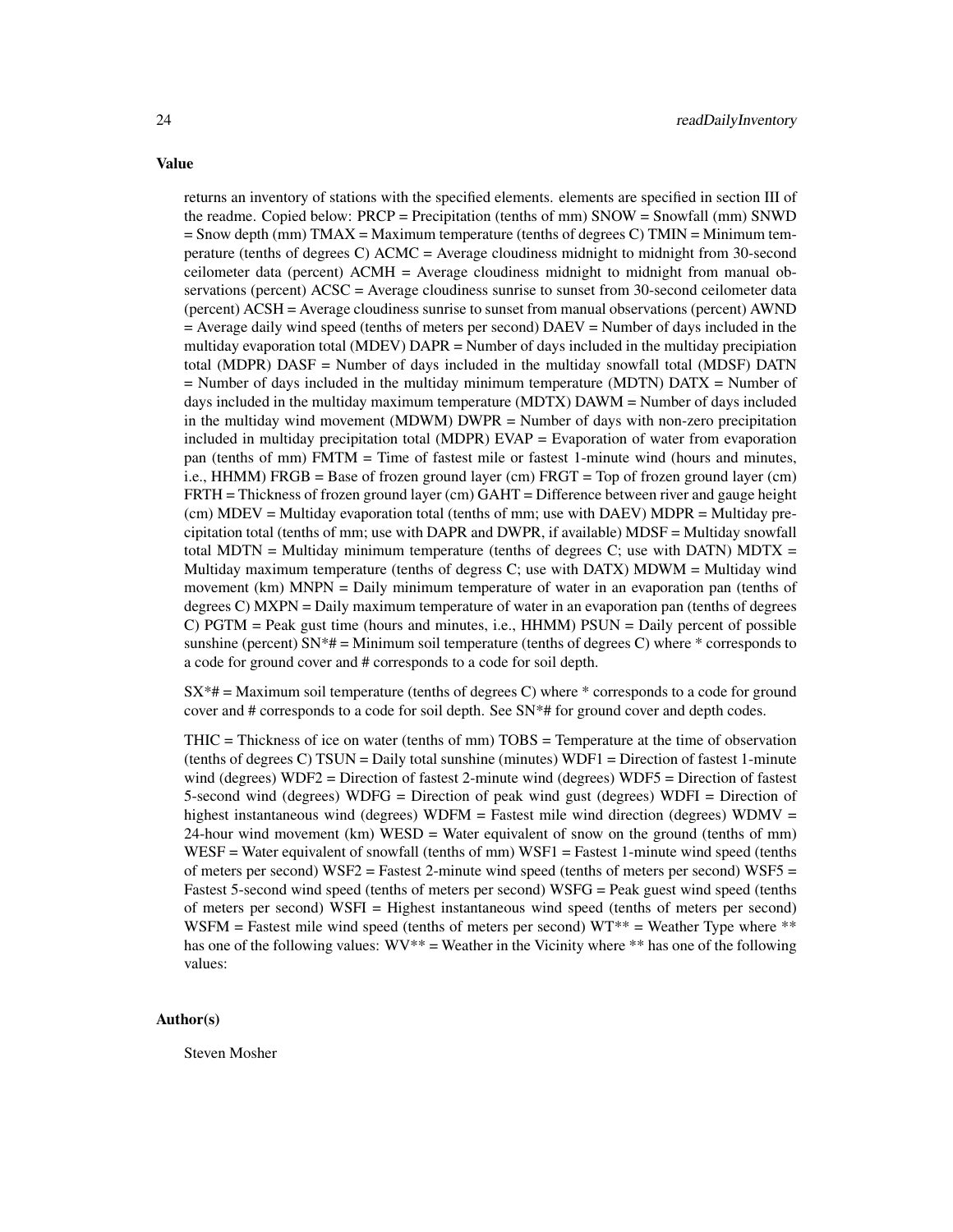# <span id="page-24-0"></span>readDailyMetadata 25

#### References

<ftp://ftp.ncdc.noaa.gov/pub/data/ghcn/daily/readme.txt> data read includes:

ID: is the station identification code. Please see "ghcnd-stations.txt" for a complete list of stations and their metadata. LATITU

# Examples

```
## Not run:
x<-readDailyInventory(elements = "TMAX")
```

```
## End(Not run)
```
readDailyMetadata *reads the metadata for the daily stations*

#### Description

This function read the metadata for the station. This is different than the inventory metadata which reads the metadata about the files. This is station metadata: location, elevation, name, country and various identifier codes

#### Usage

```
readDailyMetadata(filename = "DailyMetadata.txt")
```
# Arguments

filename The filename you want to read

#### Details

The folloing data is read and returned [ftp://ftp.ncdc.noaa.gov/pub/data/ghcn/daily/readme](ftp://ftp.ncdc.noaa.gov/pub/data/ghcn/daily/readme.txt).

[txt](ftp://ftp.ncdc.noaa.gov/pub/data/ghcn/daily/readme.txt)

ID: is the station identification code. Note that the first two characters denote the FIPS country code, the third character is a net

# Value

returns a data frame of station metadata as described above

#### Author(s)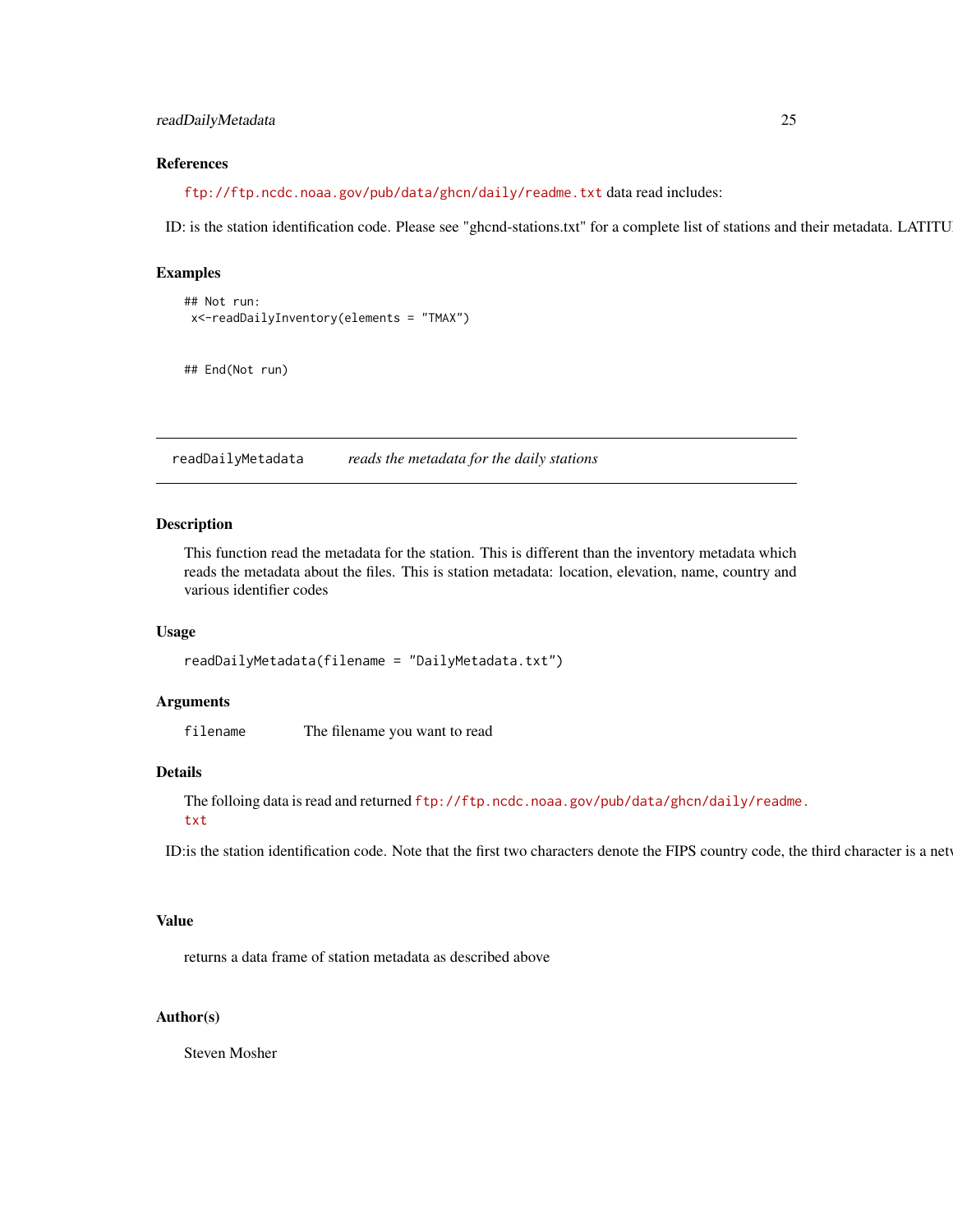# References

```
ftp://ftp.ncdc.noaa.gov/pub/data/ghcn/daily/readme.txt
```
# Examples

## Not run:

# I can probably do a test file in the external directory

## End(Not run)

readNetCDF *Reads a NetCDF file of temperatures*

#### Description

Files written by writeNetCDF can be read with this function. This merely wraps common ncdf functions for users who are not aquainted with the package. It also insures that the data structure ( a 3D array) is properly named for use with other packages. Dimnames are written for the structure and station Ids are properly applied

#### Usage

readNetCDF(filename, directory = MONTHLY.DATA.DIRECTORY)

#### Arguments

| filename  | The filename. These have a .nc extension    |
|-----------|---------------------------------------------|
| directory | The directory where monthly data is written |

#### Details

The NetCdf file conatins all the information required to build a 3D array of temperatures. The first dimension is stations, the second is months, and the third is years. the Dimnames are all written to the object before it is returned.

#### Value

A 3D array of temperatures. The attribute ( TMAX or TMIN) can be read from the NetCDF file (global attributes. It is not associated with the data structure.

#### Author(s)

<span id="page-25-0"></span>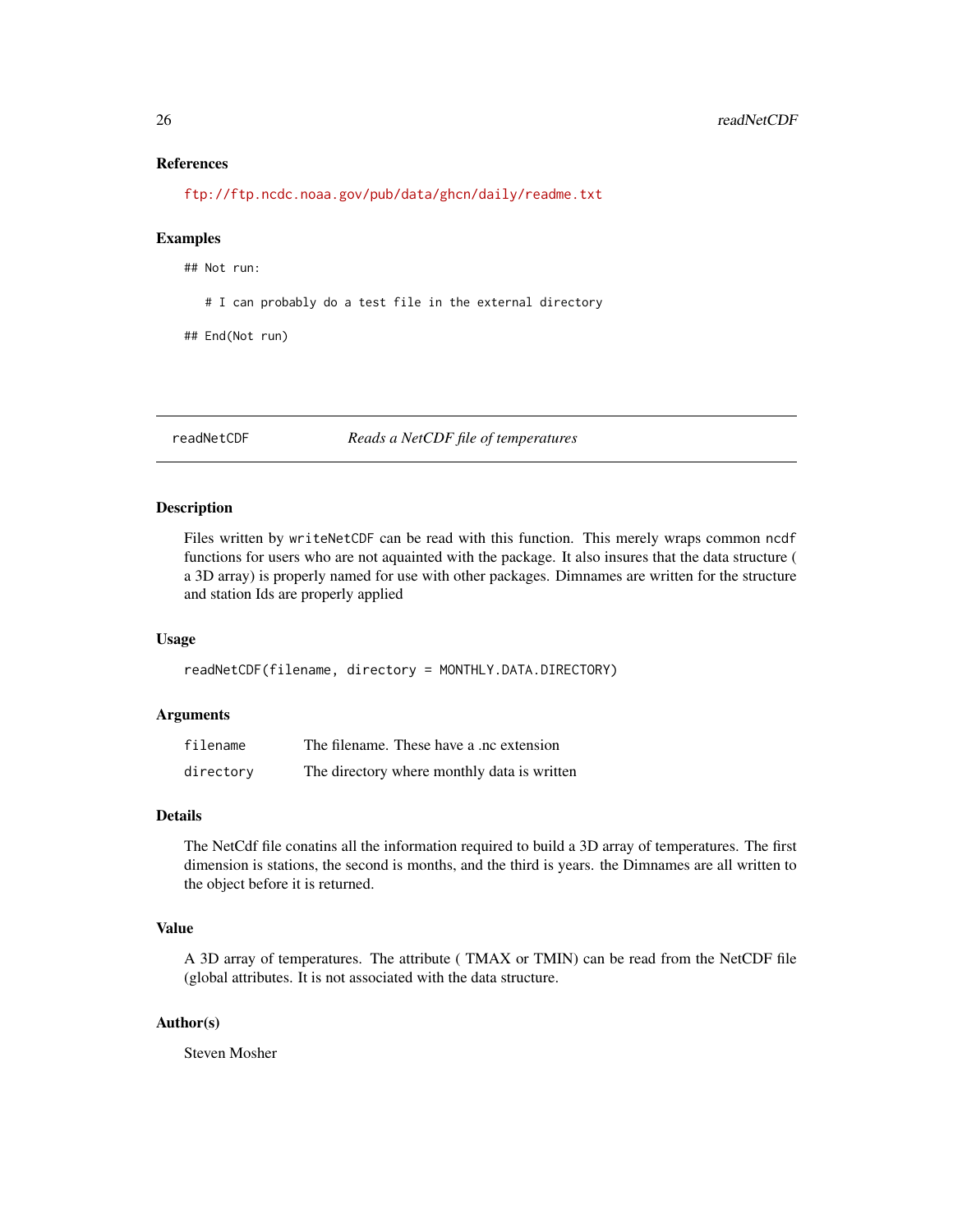#### <span id="page-26-0"></span>writeGhcn 27

# See Also

[writeNetCDF](#page-27-1)

#### Examples

## Not run: #sample

## End(Not run)

writeGhcn *Writes a file in GHCNV3 format*

# Description

GHCNV3 format has muliple lines of data for a given station. Each line conatins an Id, element, Year and 12 data elements for temperatures. The format here is not an exactly mimic of GhcnV3 format and can be read with a simnple table.read in R. However, the data elements are the same

#### Usage

writeGhcn(Temps, element, filename, directory = MONTHLY.DATA.DIRECTORY)

#### Arguments

| Temps     | A 3D array of temperatures                                                                                                                                                |
|-----------|---------------------------------------------------------------------------------------------------------------------------------------------------------------------------|
| element   | The element "TMAX" or "TMIN". character string                                                                                                                            |
| filename  | The base filename. The base file name is used to create a complete file name<br>including the element, the time and a marker for the ghan format. The extension<br>is dat |
| directory | The directory                                                                                                                                                             |

# Details

The 3D array is reformated into a ghcnV3 like format 15 columns of data: Id, Element, Year and 12 temperatures

# Value

Side effect is a file being written

#### Author(s)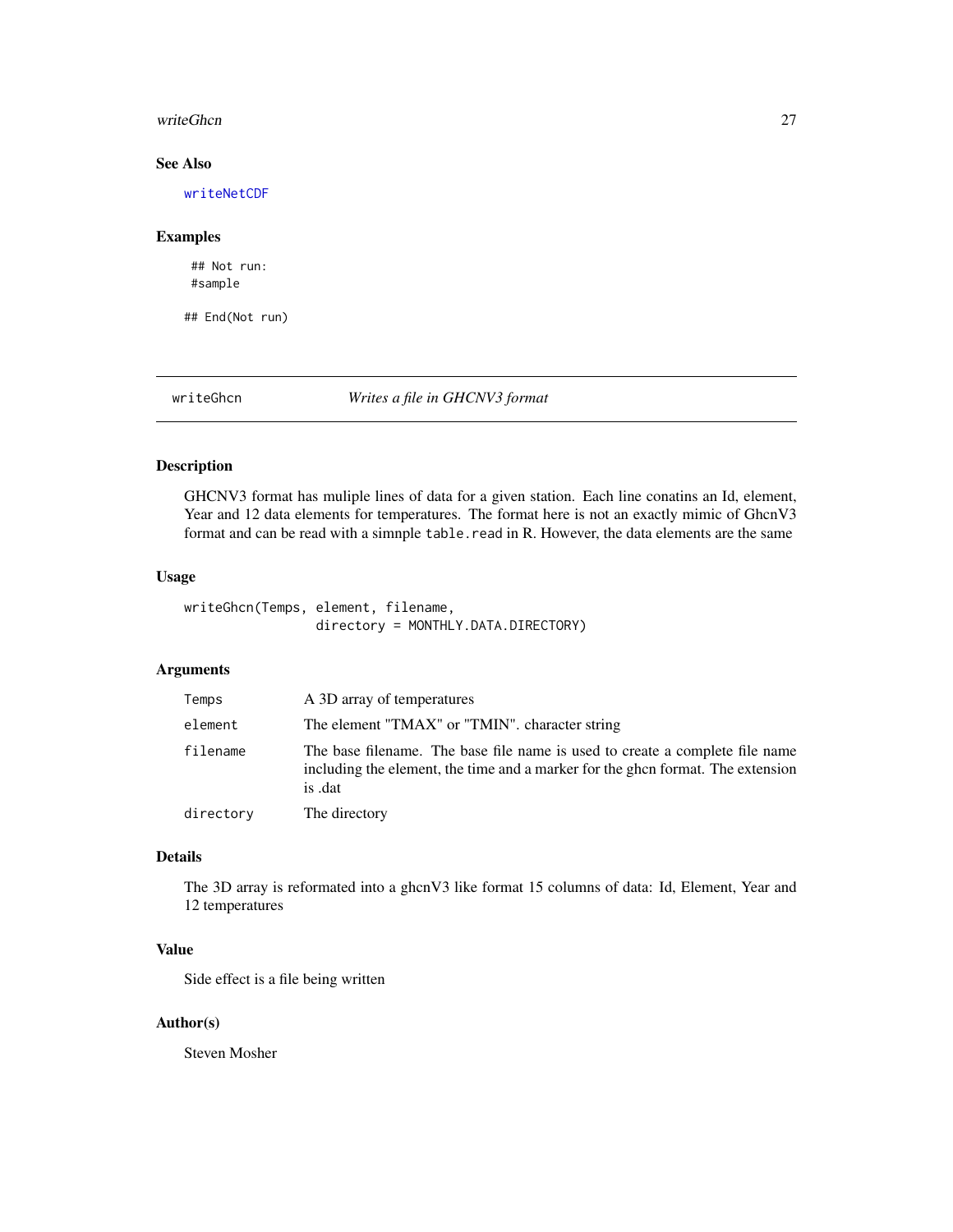# Examples

## Not run: #sample code

## End(Not run)

<span id="page-27-1"></span>writeNetCDF *Writes a NetCDF file of a 3D data array*

# Description

This function writes a NetCDF file of the 3D data array create by the function createArray. The file contains all the dimenional data, the temperatures, and the dimension names for the variables. In addition the station Ids are written to a variable.

# Usage

writeNetCDF(Temps, element, filename, directory = MONTHLY.DATA.DIRECTORY)

# Arguments

| Temps     | A 3D array of temperatures                                                                                                                                   |
|-----------|--------------------------------------------------------------------------------------------------------------------------------------------------------------|
| element   | The element (TMAX or TMIN) being written. This should be supplied as a<br>character string                                                                   |
| filename  | the base file name without extension. The file name is used to create a filename<br>that includes the base name, the element, the data and the .nc extension |
| directory | The directory to write the file to                                                                                                                           |

# Details

The function defines and fills a NetCDF file of temperature and station names. A global attribute is set using the element

# Value

Side effect is a file being written

# Author(s)

Steven Mosher

### See Also

cod[ewriteNetCDF](#page-27-1)

<span id="page-27-0"></span>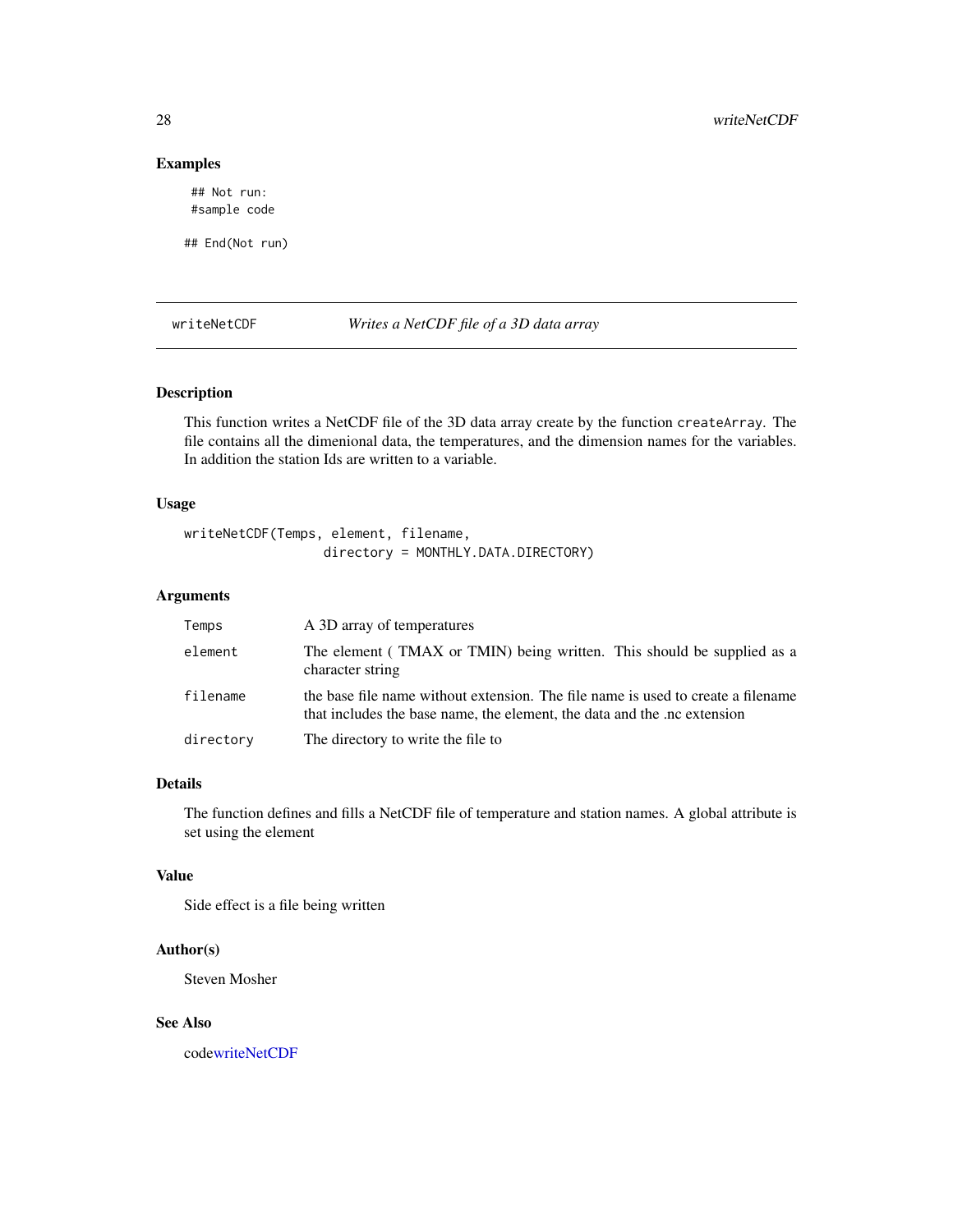# writeNetCDF 29

# Examples

## Not run: #sample code

## End(Not run)